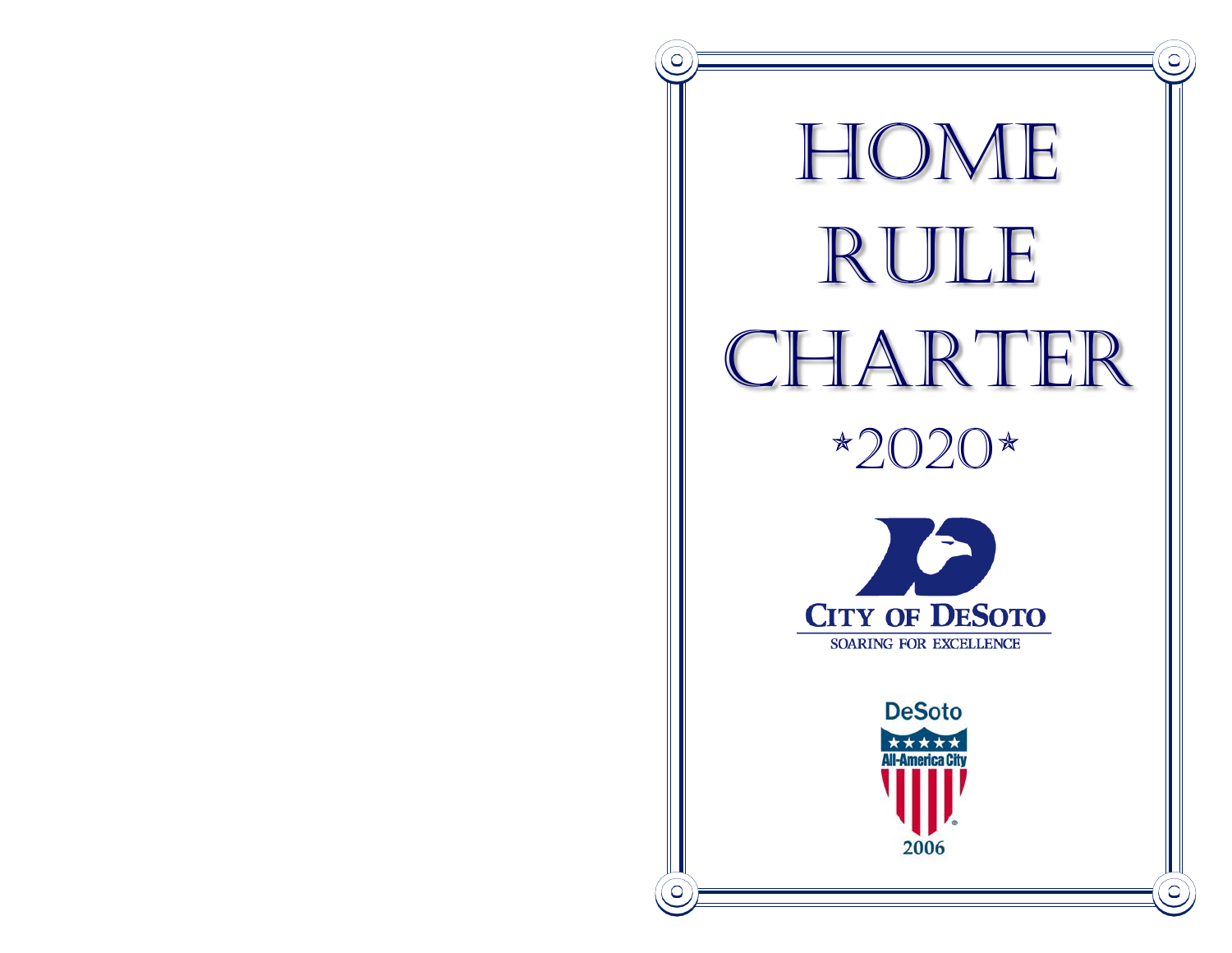



# *City of DeSoto*

*The citizens of DeSoto, Texas, from their earliest history to the present time, have been led by the hand of a kind Providence, and are indebted for the countless blessings of the past and present, and are dependent for continued prosperity in the future upon Almighty God. With a firm reliance on that same Providence, we resolve to carefully conduct the affairs of this City for the benefit of the greater good and in praise of the Power that has made and preserved this community.*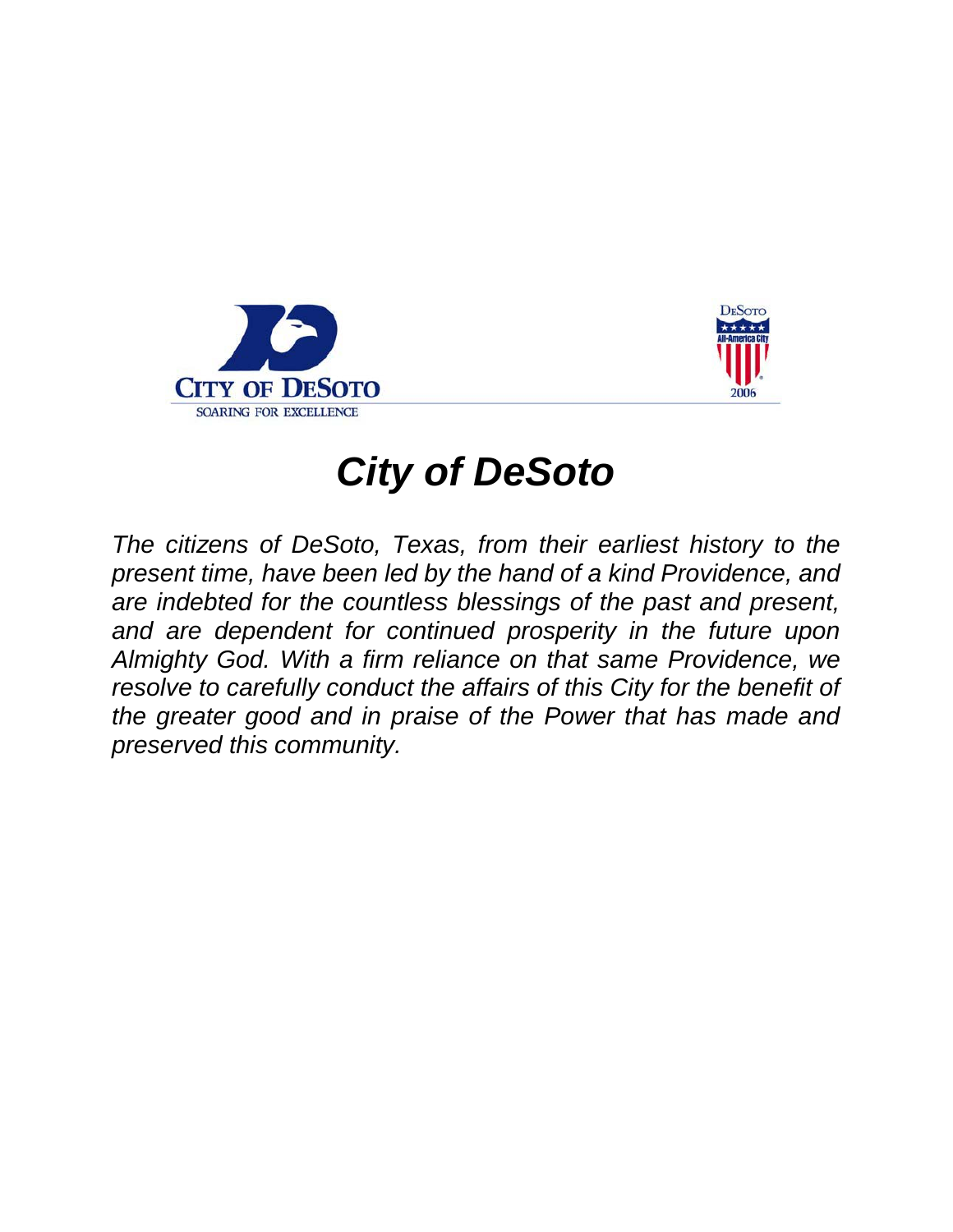# **TABLE OF CONTENTS**

| <b>ARTICLE I</b> | <b>INCORPORATION, FORM OF GOVERNMENT AND POWERS 1</b> |  |
|------------------|-------------------------------------------------------|--|
| Section 1.       |                                                       |  |
| Section 2.       |                                                       |  |
| Section 3.       |                                                       |  |
| Section 4.       |                                                       |  |
| Section 5.       |                                                       |  |
| Section 6.       |                                                       |  |
| Section 7.       |                                                       |  |

| <b>ARTICLE II</b> |                                                                      |  |
|-------------------|----------------------------------------------------------------------|--|
| Section 1.        | Number, Selection, Term of Office and Compensation 4                 |  |
| Section 2.        |                                                                      |  |
| Section 3.        |                                                                      |  |
| Section 4.        | Council to Be the Judge of the Qualification of its Own Members.  6  |  |
| Section 5.        |                                                                      |  |
| Section 6.        |                                                                      |  |
| Section 7.        |                                                                      |  |
| Section 8.        |                                                                      |  |
| Section 9.        |                                                                      |  |
| Section 10.       |                                                                      |  |
| Section 11.       |                                                                      |  |
| Section 12.       |                                                                      |  |
| Section 13.       |                                                                      |  |
| Section 14.       | Adoption and Ratification of Existing City Ordinances and Prior City |  |
|                   |                                                                      |  |
| Section 15.       |                                                                      |  |
| Section 16.       |                                                                      |  |

| <b>ARTICLE III</b> |  |
|--------------------|--|
| Section 1.         |  |
| Section 2.         |  |
| Section 3.         |  |
| Section 4.         |  |
| Section 5.         |  |
| Section 6.         |  |
| Section 7.         |  |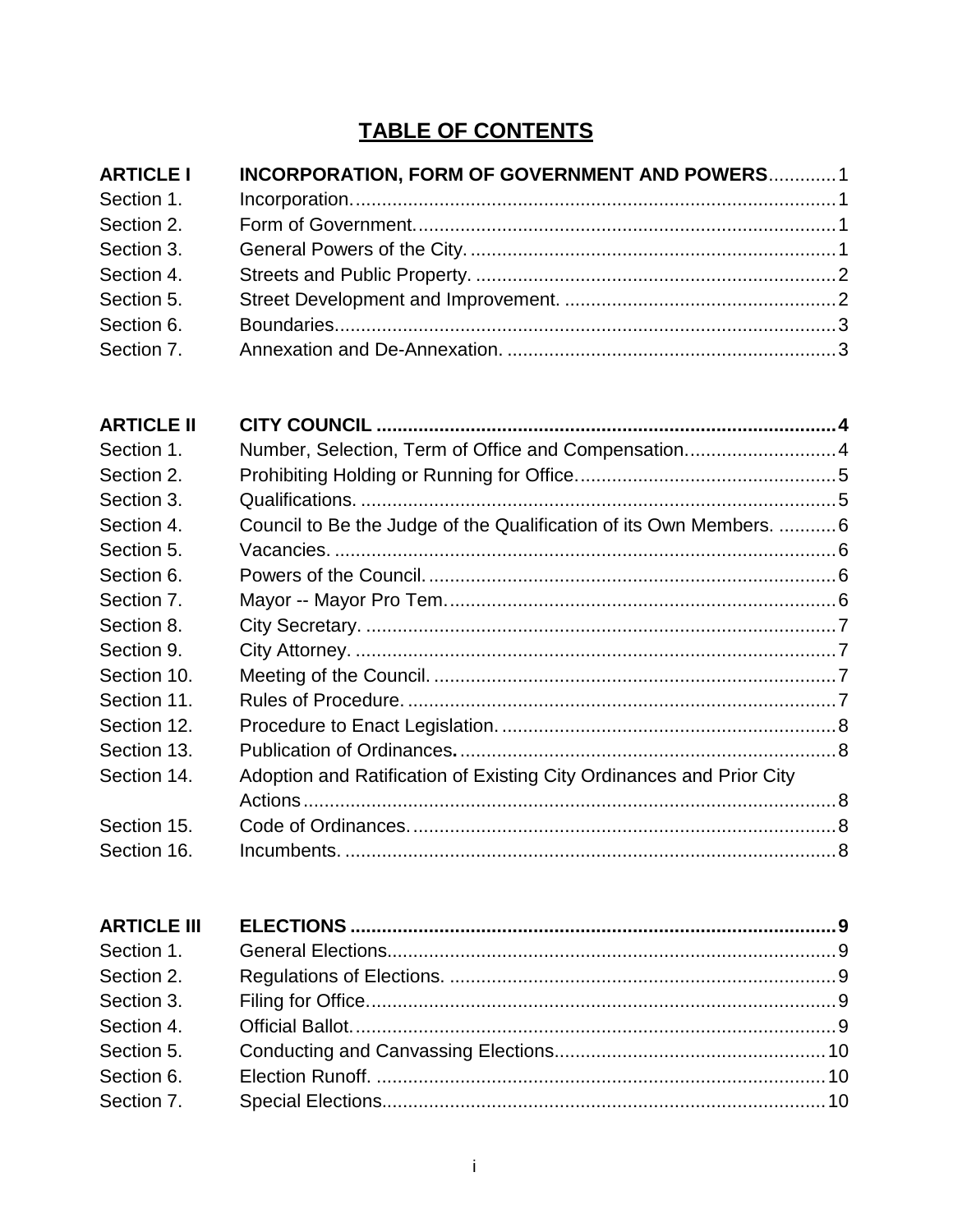| Petitioner's Committee; Commencement of Proceedings; Affidavit; |  |
|-----------------------------------------------------------------|--|
|                                                                 |  |
|                                                                 |  |

| <b>ARTICLE V</b> |                                                                         |  |
|------------------|-------------------------------------------------------------------------|--|
| Section 1.       |                                                                         |  |
| Section 2.       |                                                                         |  |
| Section 3.       |                                                                         |  |
| Section 4.       |                                                                         |  |
| Section 5.       | Council Not to Interfere in City Manager's Appointments or Removal.  16 |  |
| Section 6.       |                                                                         |  |
| Section 7.       |                                                                         |  |
| Section 8.       |                                                                         |  |
| Section 9.       |                                                                         |  |

| Section 2. |  |
|------------|--|
|            |  |

| Section 1. |  |
|------------|--|
| Section 2. |  |
| Section 3. |  |
| Section 4. |  |
| Section 5. |  |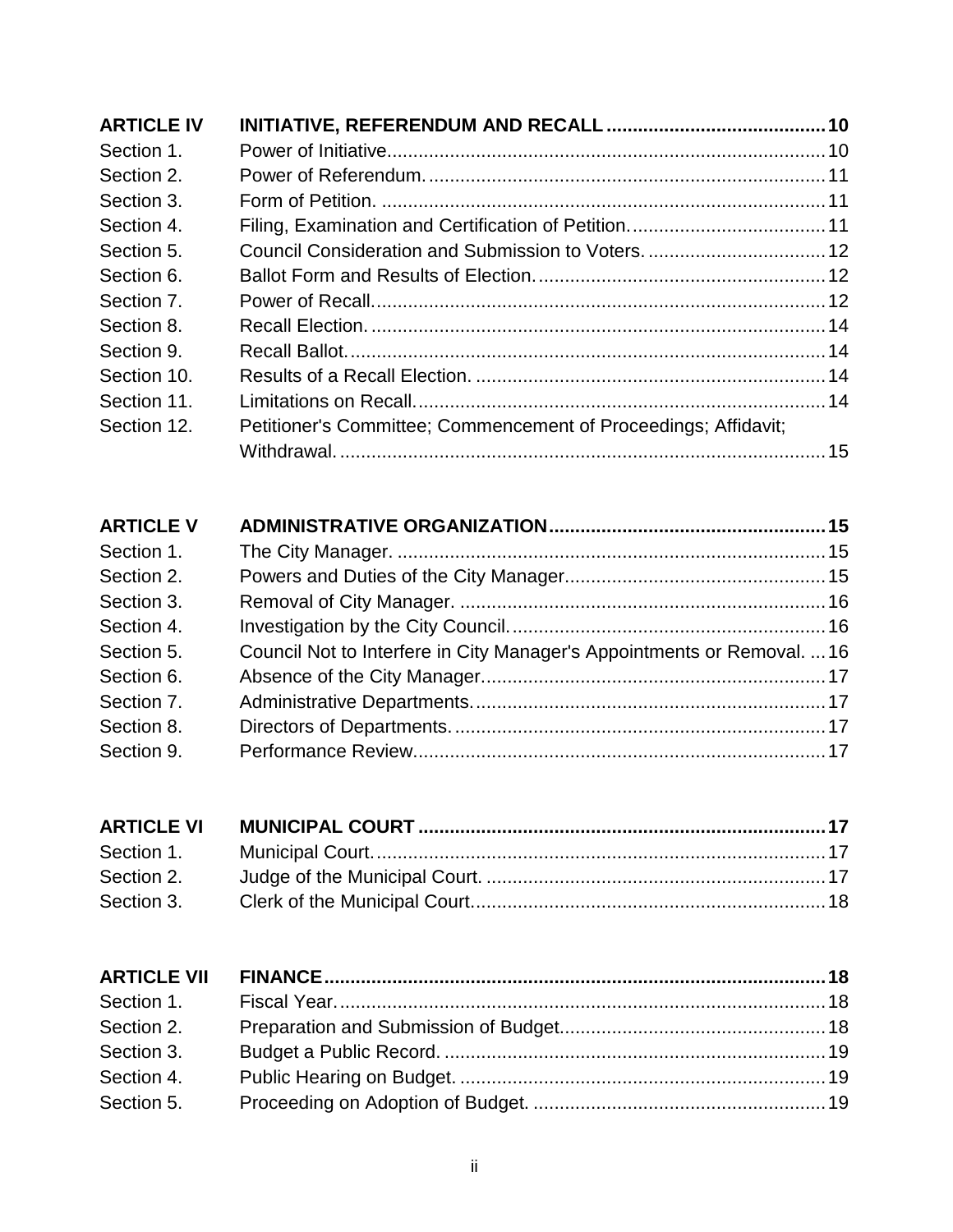| Section 6.  | Budget, Appropriation and Amount to Be Raised by Taxation 19 |  |
|-------------|--------------------------------------------------------------|--|
| Section 7.  |                                                              |  |
| Section 8.  |                                                              |  |
| Section 9.  |                                                              |  |
| Section 10. |                                                              |  |
| Section 11. |                                                              |  |
| Section 12. |                                                              |  |
| Section 13. |                                                              |  |
| Section 14. |                                                              |  |

# **ARTICLE VIII [BONDS, WARRANTS, AND OTHER EVIDENCE OF INDEBTEDNESS](#page-26-1)**

| Section 1. |  |
|------------|--|
| Section 2. |  |
| Section 3. |  |
| Section 4. |  |
| Section 5. |  |
| Section 6. |  |
| Section 7. |  |
|            |  |

| Section 1. |                                                      |  |
|------------|------------------------------------------------------|--|
| Section 2. | Planning and Zoning Commission Powers and Duties. 24 |  |
| Section 3. |                                                      |  |

| <b>ARTICLE XI</b> |  |
|-------------------|--|
| Section 1.        |  |
| Section 2.        |  |
| Section 3.        |  |
|                   |  |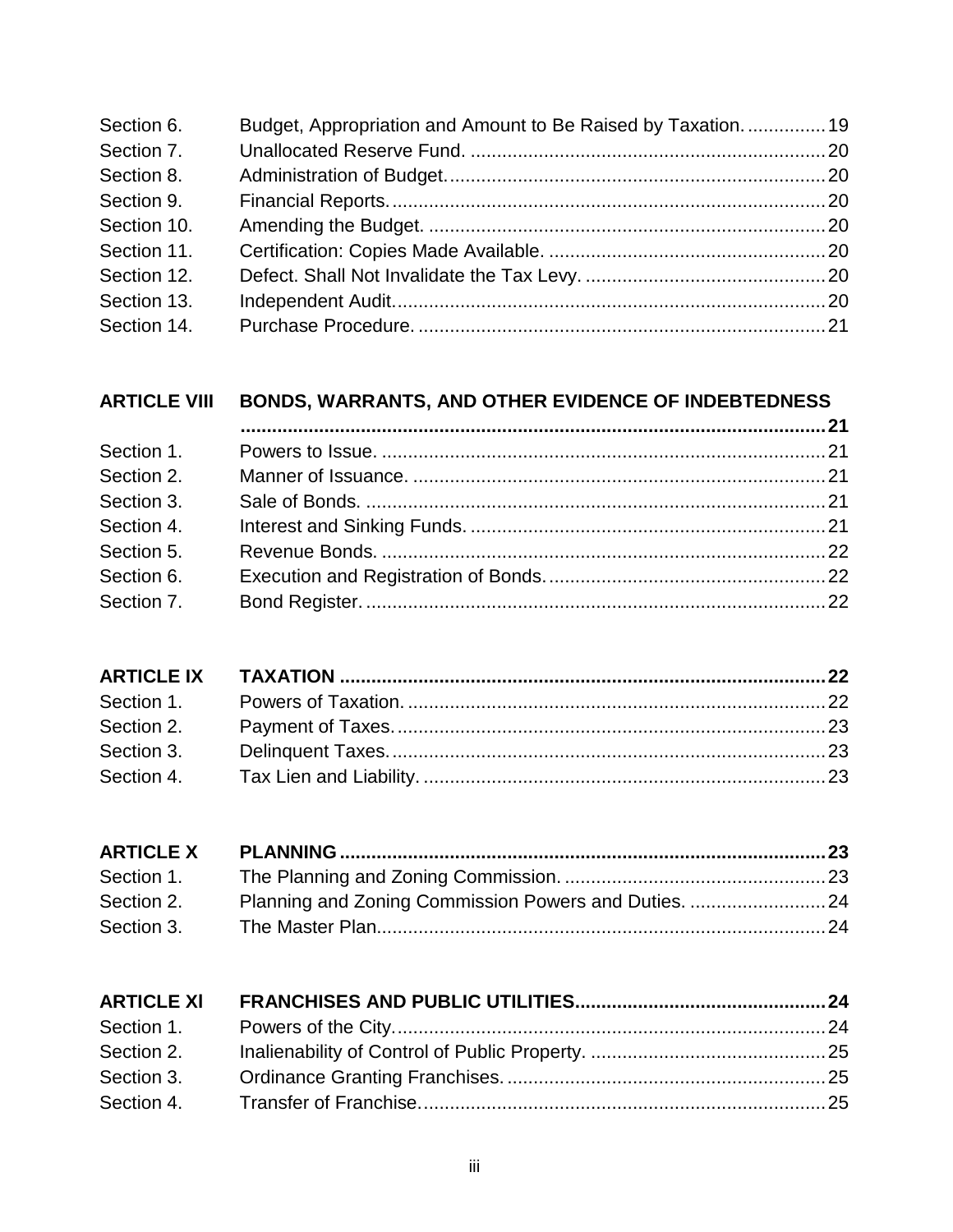| Section 5.  |  |
|-------------|--|
| Section 6.  |  |
| Section 7.  |  |
| Section 8.  |  |
| Section 9.  |  |
| Section 10. |  |
| Section 11. |  |
| Section 12. |  |

| <b>ARTICLE XII</b> |                                                                     |  |
|--------------------|---------------------------------------------------------------------|--|
| Section 1.         |                                                                     |  |
| Section 2.         |                                                                     |  |
| Section 3.         |                                                                     |  |
| Section 4.         | Officers Not to be Interested in Franchises: Forfeiture of Office27 |  |
| Section 5.         |                                                                     |  |
| Section 6.         |                                                                     |  |
| Section 7.         |                                                                     |  |
| Section 8.         |                                                                     |  |
| Section 9.         |                                                                     |  |
| Section 10.        |                                                                     |  |
| Section 11.        |                                                                     |  |
| Section 12.        | Bonds of City Officials, Employee, or Department Director29         |  |
| Section 13.        |                                                                     |  |
| Section 14.        |                                                                     |  |
| Section 15.        |                                                                     |  |
| Section 16.        |                                                                     |  |
| Section 17.        |                                                                     |  |
| Section 18.        |                                                                     |  |
| Section 19.        |                                                                     |  |
| Section 20.        | Requirements for City Board and Commission Members. 31              |  |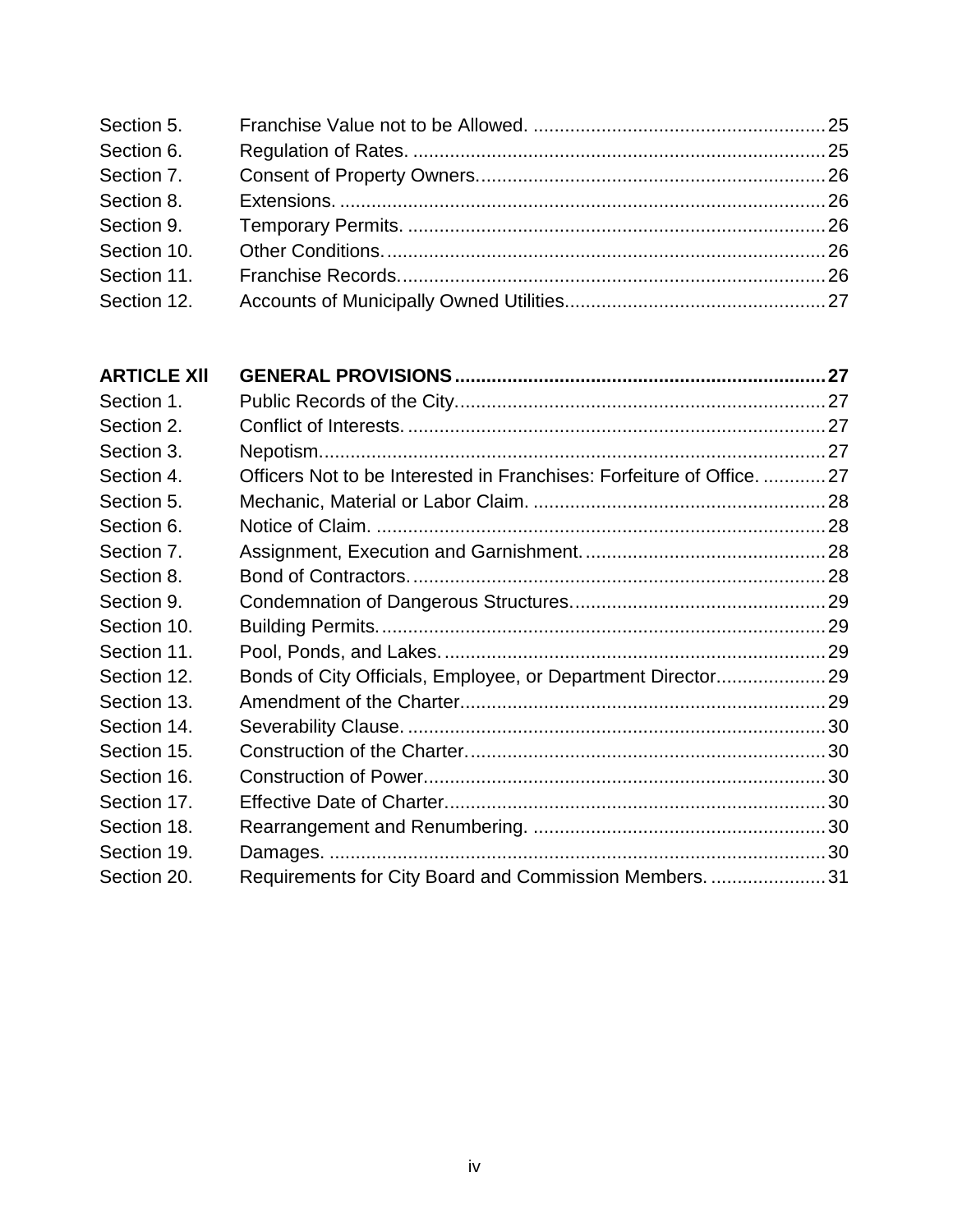# **HOME RULE CHARTER – CITY OF DESOTO, TEXAS**

# **ARTICLE I Incorporation, Form of Government and Powers**

#### <span id="page-6-2"></span><span id="page-6-1"></span><span id="page-6-0"></span>**Section 1. Incorporation.**

The inhabitants of the City of DeSoto in Dallas County, Texas within the corporate limits as now established, or hereafter established in the manner prescribed by this Charter, shall be and shall continue to be a municipal body politic and corporate in perpetuity under the name of the "City of DeSoto".

### <span id="page-6-3"></span>**Section 2. Form of Government.**

The municipal government provided by this Charter shall be known as the "Council-Manager" government. Pursuant to its provisions and subject only to the limitations imposed by the State Constitution, by the statutory laws of Texas, and by this Charter, all powers of the City shall be vested in an elective Council, hereinafter referred to as the "Council", which shall enact local legislation, adopt budgets, determine policies, appoint the City Secretary, City Attorney, and Judge of the Municipal Court, and the Council shall also appoint the City Manager, who shall execute the laws and administer the government of the City.

#### <span id="page-6-4"></span>**Section 3. General Powers of the City.**

The City of DeSoto shall have all powers granted to municipalities by the Constitution and laws of the State of Texas, together with all of the implied powers necessary to carry into execution such granted powers. The City may use a corporate seal; may sue, and be sued; may contract and be contracted with; may cooperate with the government of the State of Texas or any agency or any political subdivision thereof or with the Federal government or any agency thereof, to accomplish any lawful purpose for the advancement of the interest, welfare, health, morals, comfort, safety, and convenience of the City and its inhabitants; may acquire property within or without its corporate limits for any municipal purpose in fee simple, or in any lesser interest or estate, by purchase, gift, devise, lease or condemnation, and subject to the provisions of this Charter, may sell, lease, mortgage, hold, manage, improve and control such property as may now or hereafter be owned by it; provided however, the City shall not sell, convey, mortgage, or otherwise alienate any public utility without prior approval of the qualified voters of the City; may exercise the power of eminent domain where necessary or desirable to carry out any of the powers conferred upon it by this Charter, or by the Constitution and laws of the State of Texas; may pass ordinances and enact such regulations as may be expedient for the maintenance of the City and the welfare, health, morals, comfort, safety and convenience of its inhabitants.

The powers hereby conferred upon the City shall include, but are not restricted to, the powers conferred expressly and permissively by Chapter 147, Page 307, of the acts of the 33rd Legislature, Regular Session, enacted in 1913 pursuant to the Home Rule Amendment of the Constitution of Texas, known as the Enabling Act and including Articles 1175, 1176, 1177, 1179, 1180, of the Revised Civil Statutes of Texas, 1925, as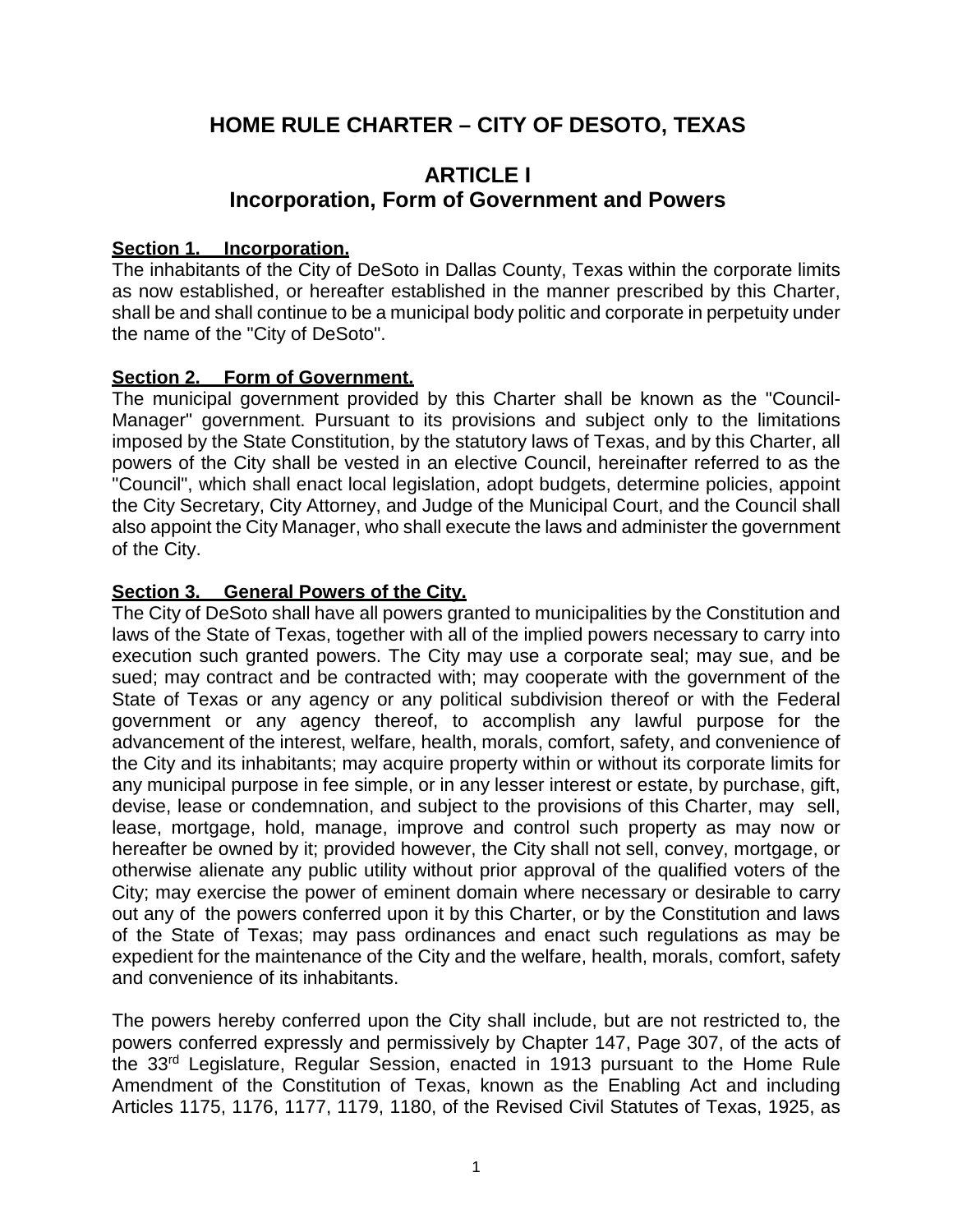now or hereafter amended, all of which are hereby adopted. In addition to the powers enumerated herein, and subject only to the limitations imposed by the State Constitution, the State laws, and this Charter, the City shall have, without the necessity of express enumeration in this Charter, each and every power which, by virtue of Article XI, Section V, of the Constitution of Texas, the people of the City are empowered by election to grant to or confer upon the City by expressly and specifically granting and enumerating the same herein. All such powers, whether expressed or implied, shall be exercised and enforced in the manner prescribed in this Charter; or when not prescribed herein, in such manner as shall be provided by ordinance of the Council.

### <span id="page-7-0"></span>**Section 4. Streets and Public Property.**

The City shall have exclusive dominion, control, and jurisdiction in, upon, over, and under the public streets, sidewalks, alleys, highways, public squares, and public ways within the corporate limits of the City, and in, upon, over, and under all public property of the City. With respect to each and every public street, sidewalk, alley, highway, public square, public park, or other public way within the corporate limits of the City, the City shall have the power to establish, maintain, improve, alter, abandon, or vacate the same; to regulate the use thereof; and to abate and remove in a summary manner any encroachment thereon.

### <span id="page-7-1"></span>**Section 5. Street Development and Improvement.**

The City shall have the power to develop and improve, or cause to be developed and improved, any and all public streets, sidewalks, alleys, highways, and other public ways within the corporate limits of the City by laying out, opening, narrowing, widening, straightening, extending, lighting and establishing building lines along the same; by purchasing, condemning, and taking property therefor by filling, grading, raising, lowering, paving, repaving, and repairing, in a permanent manner, the same; and by constructing, reconstructing, altering, repairing, and realigning curbs, gutters, drains, sidewalks, culverts, and other appurtenances and incidentals in connection with such development and improvement authorized hereinabove, or any combination or parts thereof. The cost of such development and improvement may be paid partly or entirely by assessments levied as a lien against the property abutting thereon and against the owners thereof, and such assessments may be levied in any amounts and under any procedure not prohibited by State Law; provided, that no assessment shall be made against such land or owners in excess of the enhancement in value of such property occasioned by such improvement.

As an alternate and cumulative method of developing, improving, and paving any and all public streets, sidewalks, alleys, highways, and other public ways within is corporate limits, the City shall have the power and authority to proceed in accordance with Chapter 106, Page 489, Acts 1927, Fortieth Legislature, First Called Session, as now or hereafter amended, the same being Article 1105b of the Revised Civil Statutes of Texas, 1925.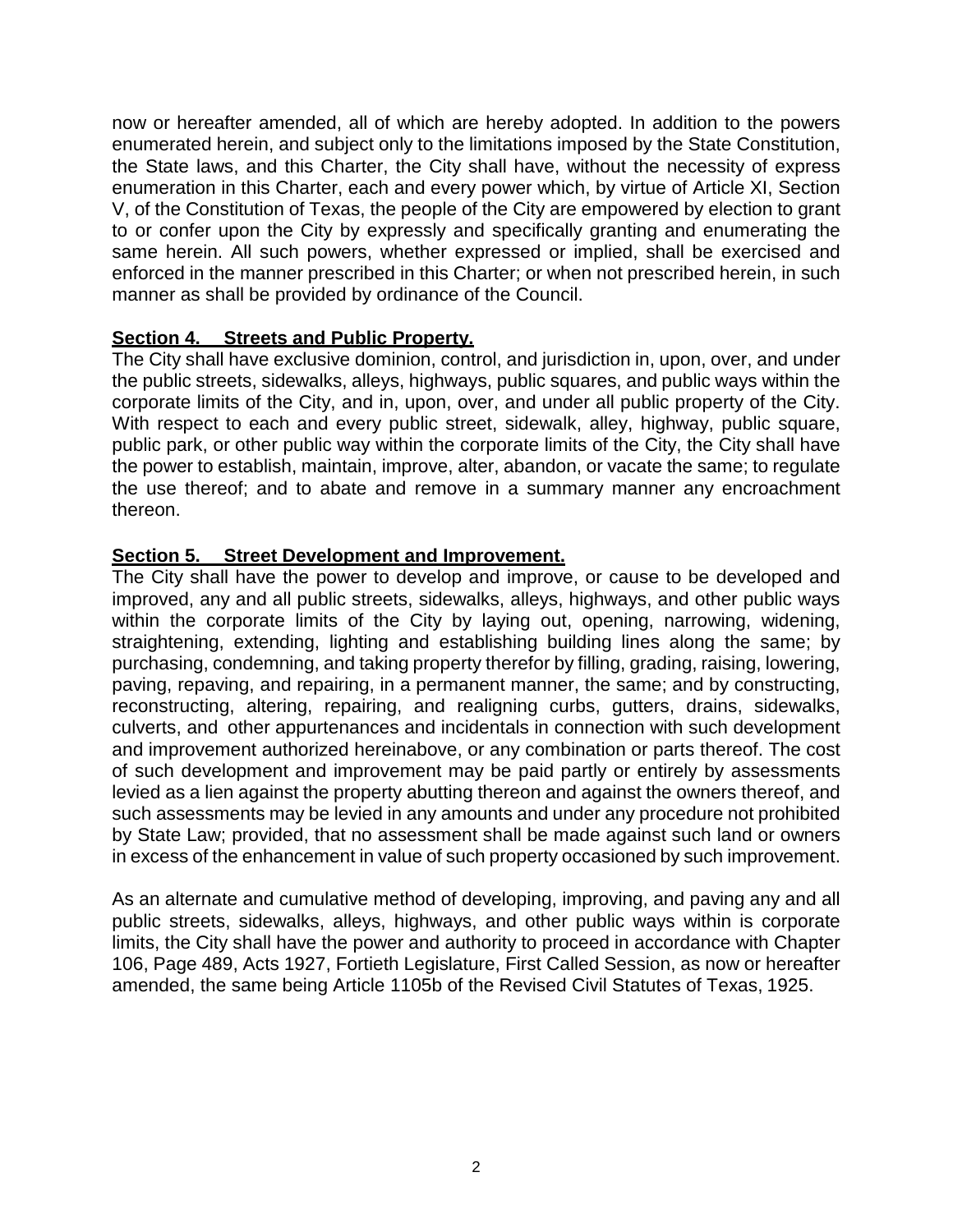### <span id="page-8-0"></span>**Section 6. Boundaries.**

The boundaries and limits of the City of DeSoto, until changed in the manner herein provided, shall be the same as have heretofore been established and exist on the date of the adoption of this Charter, which boundaries are more fully set out and described by metes and bounds in a book called, Official Record Describing the Metes and Bounds of the City of DeSoto, which is now and shall hereafter be in the office of the City Secretary of the City of DeSoto.

### <span id="page-8-1"></span>**Section 7. Annexation and De-Annexation.**

Extension of City Limits by Petition. Whenever a majority of the legally qualified property tax-paying voters who are citizens of the State of Texas and inhabitants of any territory adjoining the City of DeSoto, as said territory may be designated by the Council, or in case there are no qualified voters in said territory, then, when persons owning a majority of the land in areas in said territory, desire the annexation of such territory to the City of DeSoto, they may present a written petition to that effect to the Council and shall attach to said petition an affidavit of one or more of their number to the effect that said petition is signed by a majority of such qualified voters, or in the case there are no qualified voters said affidavit shall be to the effect that there are not qualified voters in said territory and that the persons signing the petition own a majority of the land in said territory; and thereupon the Council at regular session or in special session held not sooner than thirty (30) days after the presentation of said petition may by ordinance annex such territory to the City of DeSoto and thenceforth the said territory shall be a part of the City of DeSoto and the inhabitants thereof shall be entitled to all the rights and privileges of other citizens and shall be bound by the acts, ordinances, resolutions, and regulations of said City.

Extension of City Limits by Ordinance. A second method of extending the corporate limits of the City of DeSoto shall be that the Council shall have the power by ordinance to fix the boundary limits of said City and to provide for the extension of said boundary limits by the annexation of additional territory lying adjacent to said City, with or without the consent of the inhabitants of the territory annexed. Upon the introduction of such ordinance to the Council, it shall be published in the official newspaper of the City one time, and in addition all property owners of record in the territory to be annexed shall be notified of the intent of the City by regular mail, and the ordinance shall not thereafter be finally acted upon until at least thirty (30) days have elapsed after the first publication and notification thereof. However, amendments not enlarging or not extending the boundary limits set forth in the published ordinance may be incorporated into the proposed ordinance without the necessity of republication of said ordinance as amended. Any citizen of the City of DeSoto or of the territory to be annexed shall have the right to contest said annexation by filing with the Council a written petition setting out the reasons for said contest, and after such citizens have been given an opportunity to be heard, said ordinance, in original or amended form as the Council in its judgment may determine, shall be finally passed, and the territory so annexed shall be part of the City of DeSoto, and the inhabitants thereof shall be entitled to all rights and privileges of other citizens and shall be bound to the acts, ordinances, resolutions, and regulations of the City of DeSoto.

De-annexation. Whenever there exists within the corporate limits of the City any territory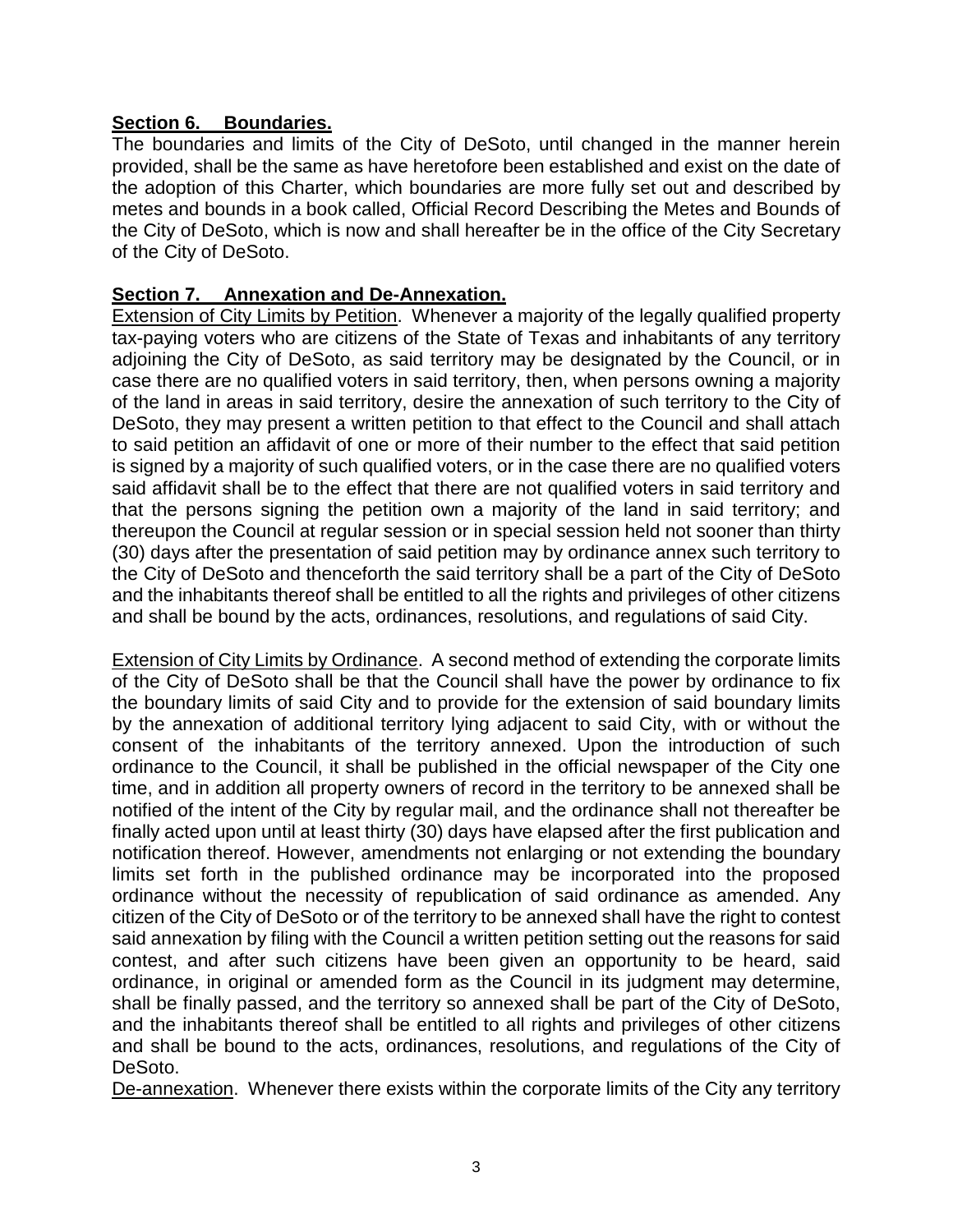not suitable or necessary for City purposes, the Council may, upon a petition signed by the majority of the qualified voters residing in such territory if the same be inhabited, or without any such petition if the same be uninhabited, by ordinance duly passed, discontinue said territory as a part of said City; said petition and ordinance shall specify accurately the metes and bounds of the territory sought to be eliminated from the City and shall contain a plat designating such territory so that the same can be definitely ascertained; and when said ordinance has been duly passed the same shall be entered upon the minutes and records of the City, and from and after the entry of such ordinances said territory shall cease to be a part of said City, but said territory shall still be liable for its pro rata share of any debts incurred while said area was part of said City, and the City shall continue to levy, assess and collect taxes on the property within said territory to pay the indebtedness incurred while said area was a part of the City as though the same had not been excluded from the boundaries of the City. Provided, however, that in the event such de-annexation shall be initiated unilaterally by the City without application of the residents residing within such areas to be de-annexed or the owners thereof, then in such event the City shall not continue to levy, assess and collect taxes on such de-annexed area as herein provided.

# **ARTICLE II City Council**

#### <span id="page-9-1"></span><span id="page-9-0"></span>**Section 1. Number, Selection, Term of Office and Compensation**.

The governing and law making body of the City of DeSoto shall consist of a Mayor and six (6) Councilmembers, and said body shall be known as the "City Council of the City of DeSoto". The members of the City Council of the City of DeSoto shall be the only elective officers of the City. Members of the City Council shall run for office by place, elected at large by the qualified voters of the entire City, and shall, except the Mayor, reside in correspondingly-numbered geographical districts of the City established by ordinance based on equality of population. The Council may appoint a commission to recommend establishment of district boundaries and any subsequent adjustments in order to maintain a substantial equality of population in each district. Candidates shall have resided within the district to which they seek election for at least one (1) year next preceding the election at which they are candidates, and must, if elected, continuously reside within the district during the person's term of office. The Mayor may be a resident of any district of the City and shall be elected at-large by the voters of the entire City.

The Mayor and Councilmembers shall be elected for staggered terms of three (3) years or until their successors have been elected and take office as provided in this charter.

A person who has served as a councilmember for six (6) or more consecutive years shall not be eligible to become a candidate for, or to serve as, a councilmember for any place on the City Council, except Mayor, until at least one (1) year has elapsed from the expiration of such person's previous term of office. A person who has served as Mayor for six (6) or more consecutive years shall not be eligible to become a candidate for, or to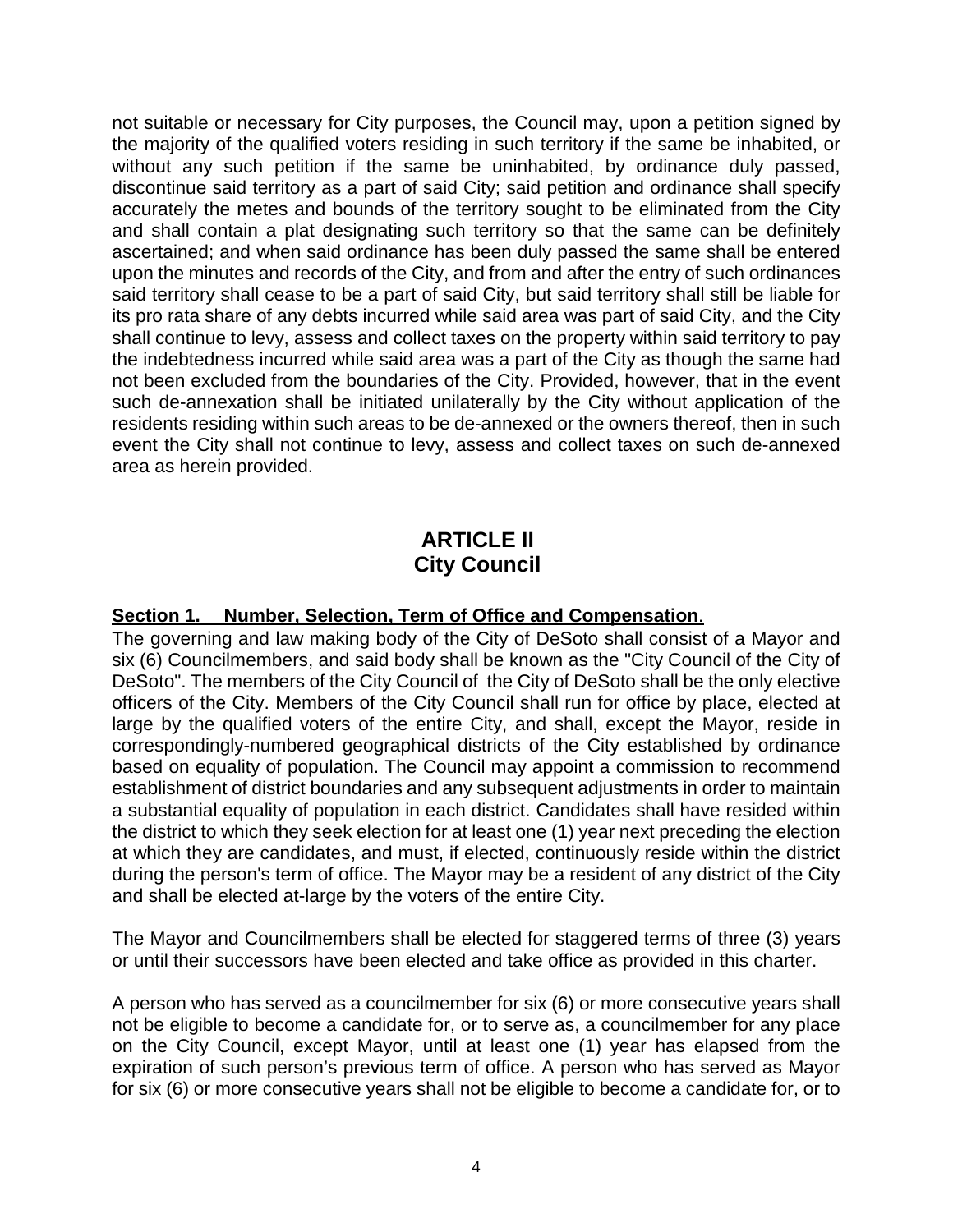serve in, any place on the City Council, including Mayor, until at least one (1) year has elapsed from the expiration of such person's previous term of office as Mayor.

The Mayor shall be compensated in the amount of One Thousand Two Hundred Fifty Dollars (\$1,250.00) monthly effective January 21, 2021; and, Councilmembers shall be compensated for their duties in the amount of One Thousand Dollars (\$1,000.00) monthly effective January 21, 2021. The City Council shall be required to amend the Council Rules and Procedures to adopt a minimum attendance policy for such compensation.

#### <span id="page-10-0"></span>**Section 2. Prohibiting Holding or Running for Office.**

No person elected to the City Council shall, during the term for which the person was elected, be appointed to any board or commission of the City, nor to any paid or unpaid office or position in the service of the City. A Corporation is not an office, position, or board or commission of the City nor shall the office or position of board of director of a non-profit corporation for which the City Council has authority to appoint one or more directors be considered a position, office, board or commission of the City. Members of the City Council may be appointed to the board of directors of the DeSoto Economic Development Corporation and the DeSoto Park Development Corporation for terms not to exceed six (6) months.

If a member of any board or commission appointed by the Council, or any appointed position or office of the City shall announce his or her candidacy, or in fact become a candidate for nomination or election to any publicly elected office such person shall forfeit his or her place or position with the City effective upon election to and qualification for such publicly elected office.

An employee of the City who shall announce his or her candidacy, or in fact become a candidate for nomination or election to any publicly elected office which would conflict with his or her position with the City, shall forfeit his or her employment with the City effective upon election to and qualification for such publicly elected office.

Should the Mayor or a City Councilmember, who is serving a three (3) year term, announce his or her candidacy, or in fact become a candidate, in any general, special or primary election for any office of profit or trust under the laws of this State or the United States other than the office then held, at any time when the unexpired term of the office then held shall exceed one (1) year, such announcement of such candidacy shall constitute an automatic resignation of the office then held, and the vacancy thereby created shall be filled pursuant to law in the same manner as other vacancies for such office are filled.

#### <span id="page-10-1"></span>**Section 3. Qualifications.**

Each of the six (6) Councilmembers, the Mayor and candidates running for these offices shall be a citizen of the United States of America and a qualified voter of the State of Texas, shall be at least 18 years of age, shall have resided for at least 1 year as of the deadline for filing for office within the council-represented district to which he or she seeks election, except for the Mayor, who may be a resident of any district of the City,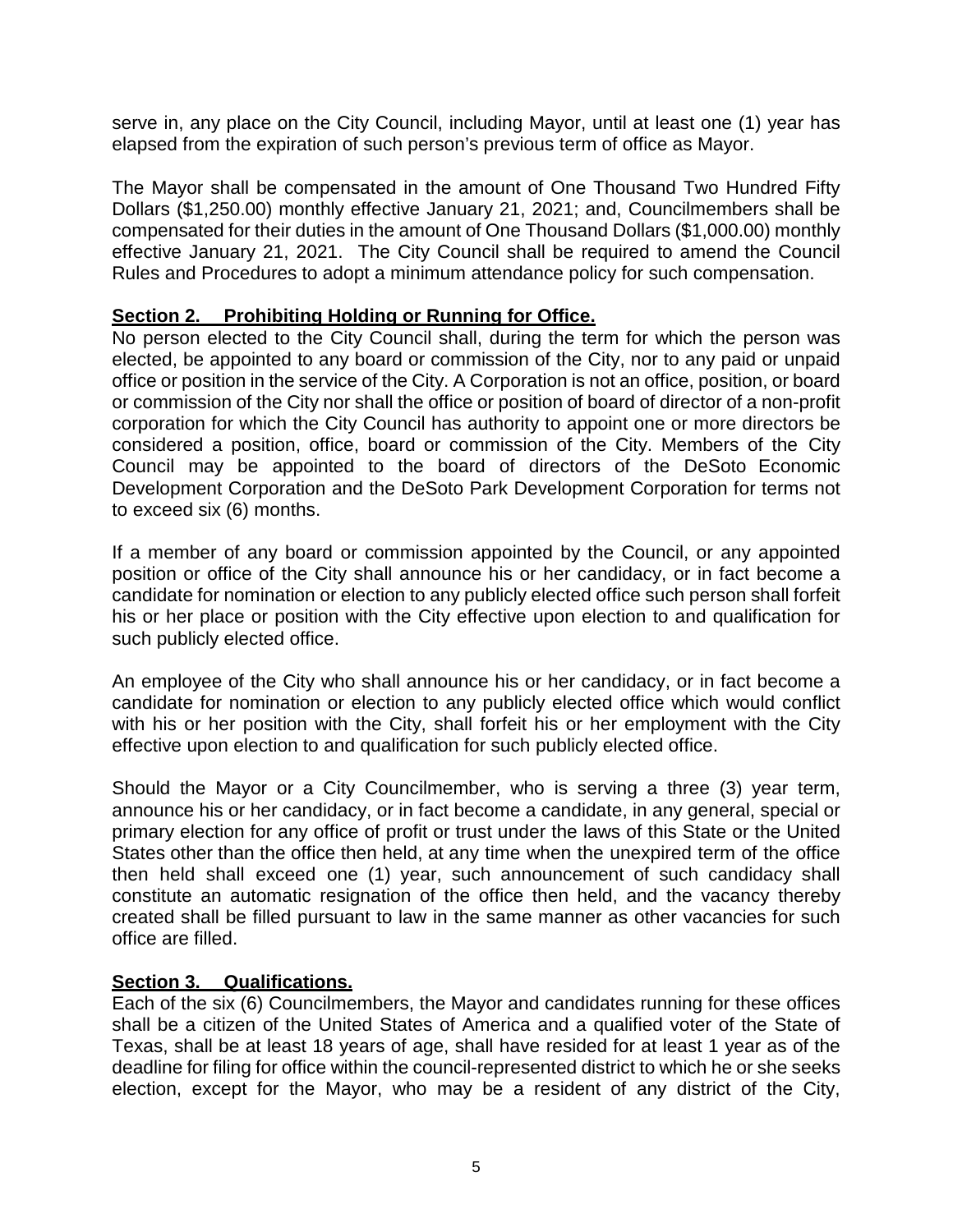Councilmembers shall continuously reside within the district from which he or she was elected during the person's term of office, except for the Mayor, who may reside in any area of the City.

A member of the Council ceasing to possess any of the qualifications specified under state law or in this section or any other section of this Charter, or if convicted of a felony while in office, shall immediately forfeit his or her office. No member of the Council shall hold any other public office except as provided in the Constitution of the State of Texas.

### <span id="page-11-0"></span>**Section 4. Council to Be the Judge of the Qualification of its Own Members.**

The City Council shall be the judge of the election and qualifications of its own members and of the Mayor, and for such purpose shall have power to subpoena witnesses and require the production of records.

### <span id="page-11-1"></span>**Section 5. Vacancies.**

In the event a vacancy occurs in the office of Mayor or Councilmember from any cause whatsoever, such vacancy shall be filled by a special election to be held within one hundred twenty (120) days after the vacancy occurred or as may otherwise be required by the Texas Constitution; provided however a vacancy in the office of Mayor or Councilmember may upon four (4) affirmative votes of the Council, be filled by appointment by the Council if the vacancy created is for an unexpired term of office of twelve (12) months or less. The Mayor or Councilmember thus elected or appointed shall serve for the unexpired portion of the vacant position.

### <span id="page-11-2"></span>**Section 6. Powers of the Council.**

All powers and authority which are expressly or explicitly conferred on or possessed by the City shall be vested in and exercised by the City Council, provided however, that the Council shall have no power to exercise those powers which are expressly conferred upon other City officers by this Charter.

### <span id="page-11-3"></span>**Section 7. Mayor -- Mayor Pro Tem.**

The Mayor of the City shall preside over the meetings of the City Council and perform such other duties consistent with the office as may be imposed upon the Mayor by this Charter and the ordinances and resolutions passed in pursuance hereof. The Mayor may participate in the discussion of all matters coming before the Council and shall be entitled to vote, but shall have no veto power. The Mayor shall sign all contracts and conveyance made or entered into by the City and all bonds issued under the provisions of this Charter, as may be required by law. The Mayor shall be recognized as the official head of the City by the Governor for the purpose of enforcing military law, and on all ceremonial purposes. In time of danger or emergency, the Mayor may with the consent of the Council take command of the police and govern the City by proclamation and maintain order and enforce all laws.

The Mayor Pro Tem shall be selected from among the six (6) Councilmembers at the first regular meeting following either the general city election or run-off election, if such occurs,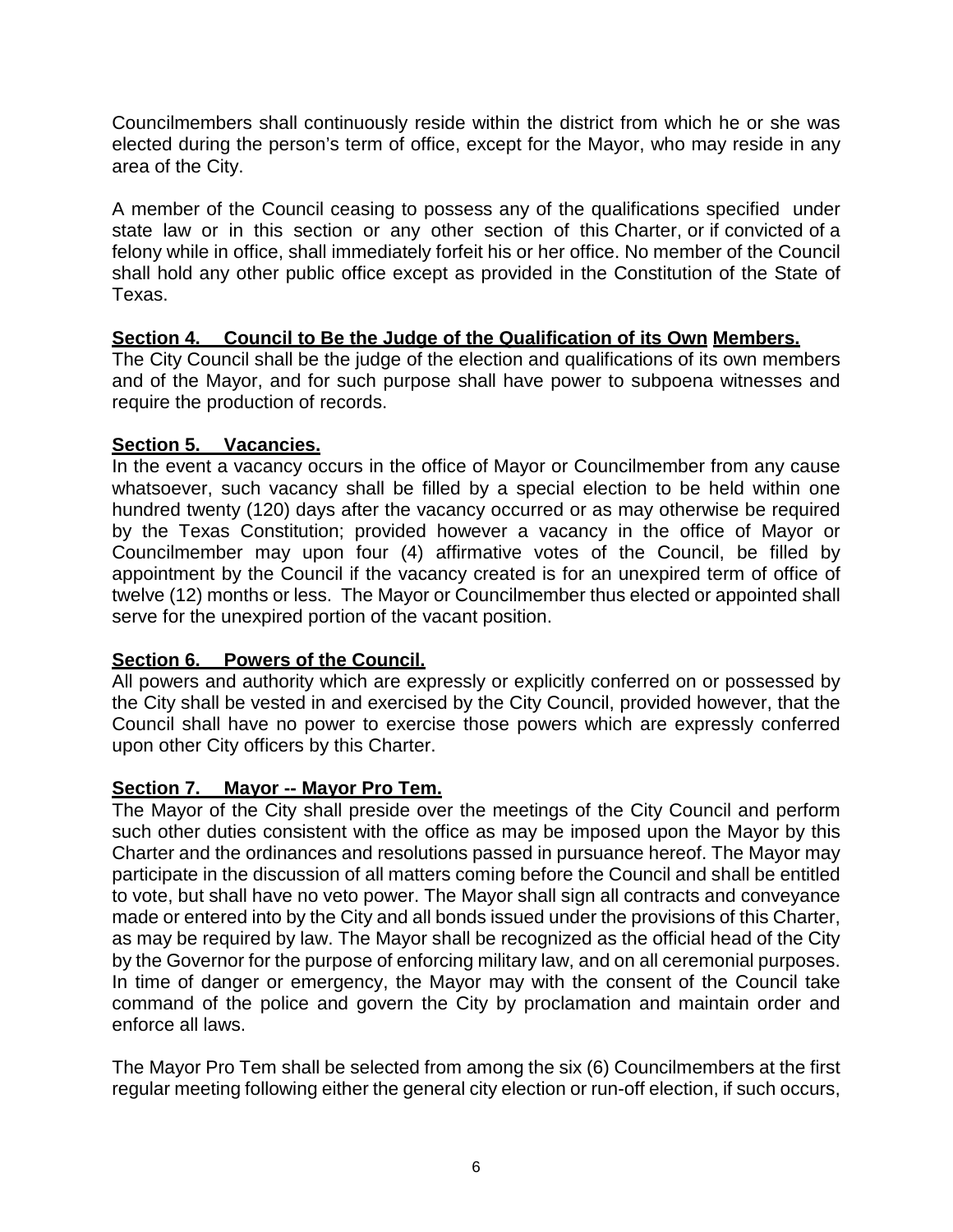and shall serve in the absence or disability of the Mayor and shall perform all the Mayor's duties.

### <span id="page-12-0"></span>**Section 8. City Secretary.**

The City Council shall appoint or remove an officer of the City, who shall have the title of City Secretary and who shall give notice of the council meetings, shall keep minutes of its proceedings shall authenticate by his or her signature, and record in full in a manner permitted by law all ordinances and resolution, shall preserve and keep in order all books, papers, records and files of the City Council, shall serve as agent for civil process for lawsuits against the City, shall have custody of the seal of the City, and shall affix same to such documents and obligations only of the City as legally authorized to do and shall perform such other duties as shall be required by this Charter or by the City Council. To perform the duties during temporary absence or disability, the City Secretary, by letter filed with the City Secretary's office, may designate a qualified employee to perform the duties during a temporary absence or disability. In the event of the failure of the City Secretary to make such designation, the Council may by resolution appoint an employee of the City to perform such duties until the City Secretary shall return or the disability shall cease.

### <span id="page-12-1"></span>**Section 9. City Attorney.**

The City Council shall appoint or remove a City Attorney who shall be a competent attorney, duly licensed and admitted to the practice of law by the State of Texas. The City Attorney shall be legal advisor of and attorney for all officers of the City and shall represent the City in all litigation and legal proceedings. He shall review every ordinance before it is acted upon by the Council.

### <span id="page-12-2"></span>**Section 10. Meeting of the Council.**

The City Council shall hold at least two (2) regular meetings in each month at a time to be fixed by it for such regular meetings, to be designated by ordinance or resolution, which ordinance or resolution shall be published at least one (1) time in the official newspaper of the City. The City Council may hold as many additional meetings during the month as may be necessary for the transaction of the business of the City and its citizens. The Council may, upon a majority vote, cancel a regular or special City Council meeting.

### <span id="page-12-3"></span>**Section 11. Rules of Procedure.**

The City Council shall determine its own rules of procedure and order of business and may compel the attendance of its members. Five (5) members of the City Council shall constitute a quorum for purposes of voting on any matter to be considered by the City Council; however, the affirmative vote of at least four (4) of those attending any meeting at which there is a quorum present shall be necessary to adopt any ordinance or resolution. All meetings of the City Council shall be open to the public, as provided by state law, and minutes of all proceedings shall be kept, to which any citizen may have access at all reasonable times and which shall constitute one of the archives of the City. The vote upon the passage of all ordinances and resolutions shall be taken by ayes and nays made in open meeting by a canvass of the Council, and the vote of each Councilmember shall be entered upon the minutes, and every ordinance or resolution,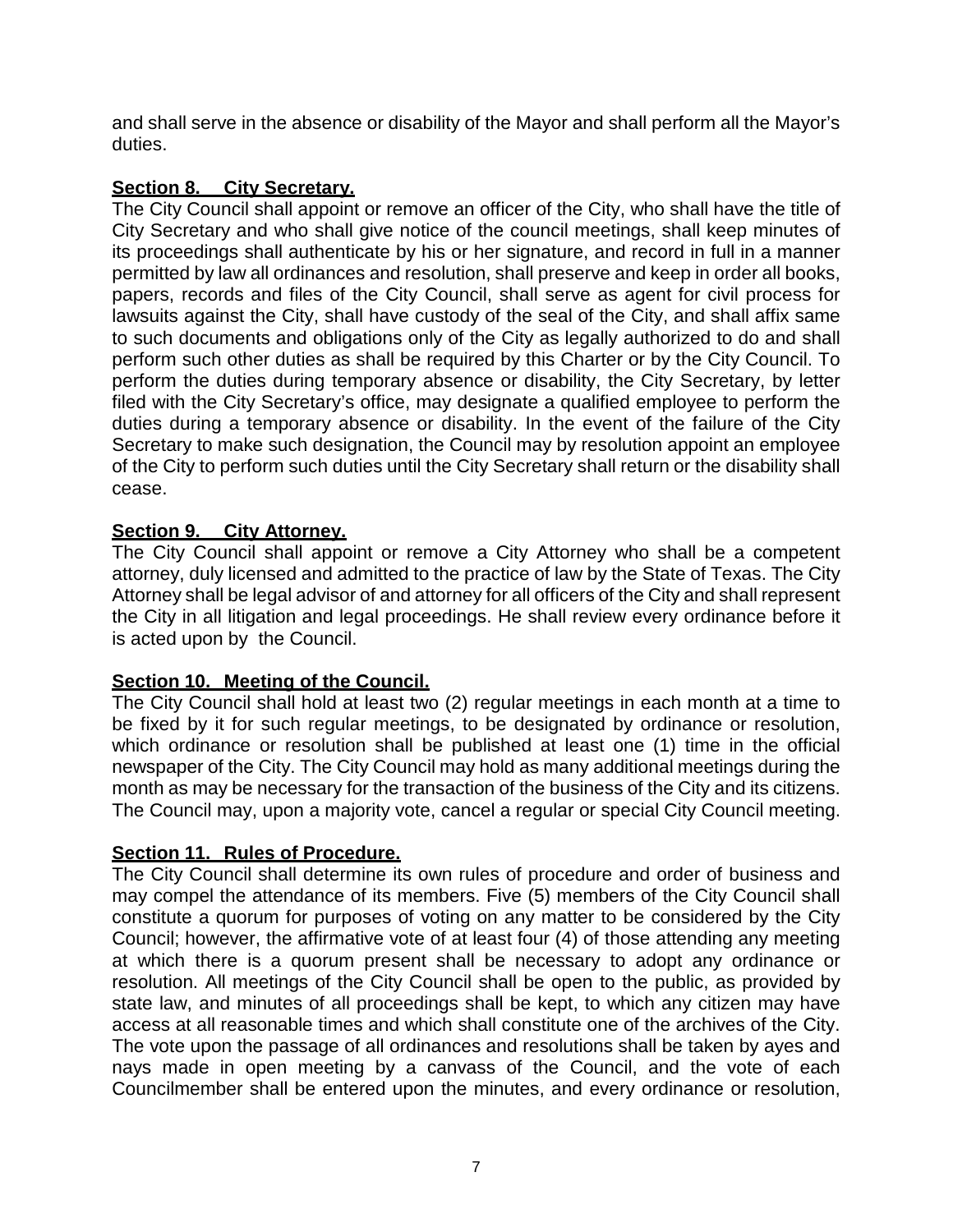upon its final passage, shall be recorded in a manner permitted by law and shall be authenticated by the signature of the presiding officer and the City Secretary. At the first meeting of the Council following the annual municipal election the Council shall adopt its rules of procedure.

### <span id="page-13-0"></span>**Section 12. Procedure to Enact Legislation.**

The City Council shall legislate by ordinance and the enacting clause of every clause shall be: "Be it ordained by the City Council of the City of DeSoto".

The City Attorney shall approve all ordinances adopted by the council as to the legality thereof. Every ordinance enacted by the Council shall be signed by the Mayor or Mayor Pro Tem and shall be filed with and recorded by the City Secretary. The caption of all ordinances enacted by the City Council shall be read in open meeting at one regular or special City Council meeting. All ordinances, unless otherwise provided by law or by the terms of such ordinance, shall take effect in accordance with Article II, Section 13.

### <span id="page-13-1"></span>**Section 13. Publication of Ordinances.**

Except as otherwise provided by law, or by this Charter, the City Secretary shall give notice of the enactment of every ordinance imposing any penalty, fine or forfeiture for any violation of any of its provisions and of every other ordinance required by law, or this Charter, to the public, by causing the said ordinance, or its caption and penalty, to be published at least one time after final passage thereof in the official newspaper of the City. The affidavit of such publication by the publisher of such newspaper, taken before any officer authorized to administer oaths, and filed with the City Secretary shall be conclusive proof of the legal publication and promulgation of such ordinance in all courts. Such ordinance shall take effect after the date of final publication.

#### <span id="page-13-2"></span>**Section 14. Adoption and Ratification of Existing City Ordinances and Prior City Actions.**

All ordinances of the City of DeSoto adopted prior to the adoption of this Charter and not inconsistent with the provisions of this Charter shall remain in full force and effect until altered, amended or repealed by the City Council.

All official actions taken by the City of DeSoto, its City Councils or other City officials, and all previous elections, contracts, bonds, warrants and other evidences of indebtedness and any annexations, prior to the adoption of this Home Rule Charter, are hereby adopted, validated, confirmed and ratified.

#### <span id="page-13-3"></span>**Section 15. Code of Ordinances.**

The City Council shall have the power to cause the ordinances of the City of DeSoto to be printed in code form and shall have the same arranged and digested as often as the Council may deem advisable; however, failure to print the ordinances as herein provided shall not affect the validity of same.

### <span id="page-13-4"></span>**Section 16. Incumbents.**

The incumbent City Council members shall continue in office for the term to which they were elected or until their successors shall have been elected or appointed and shall have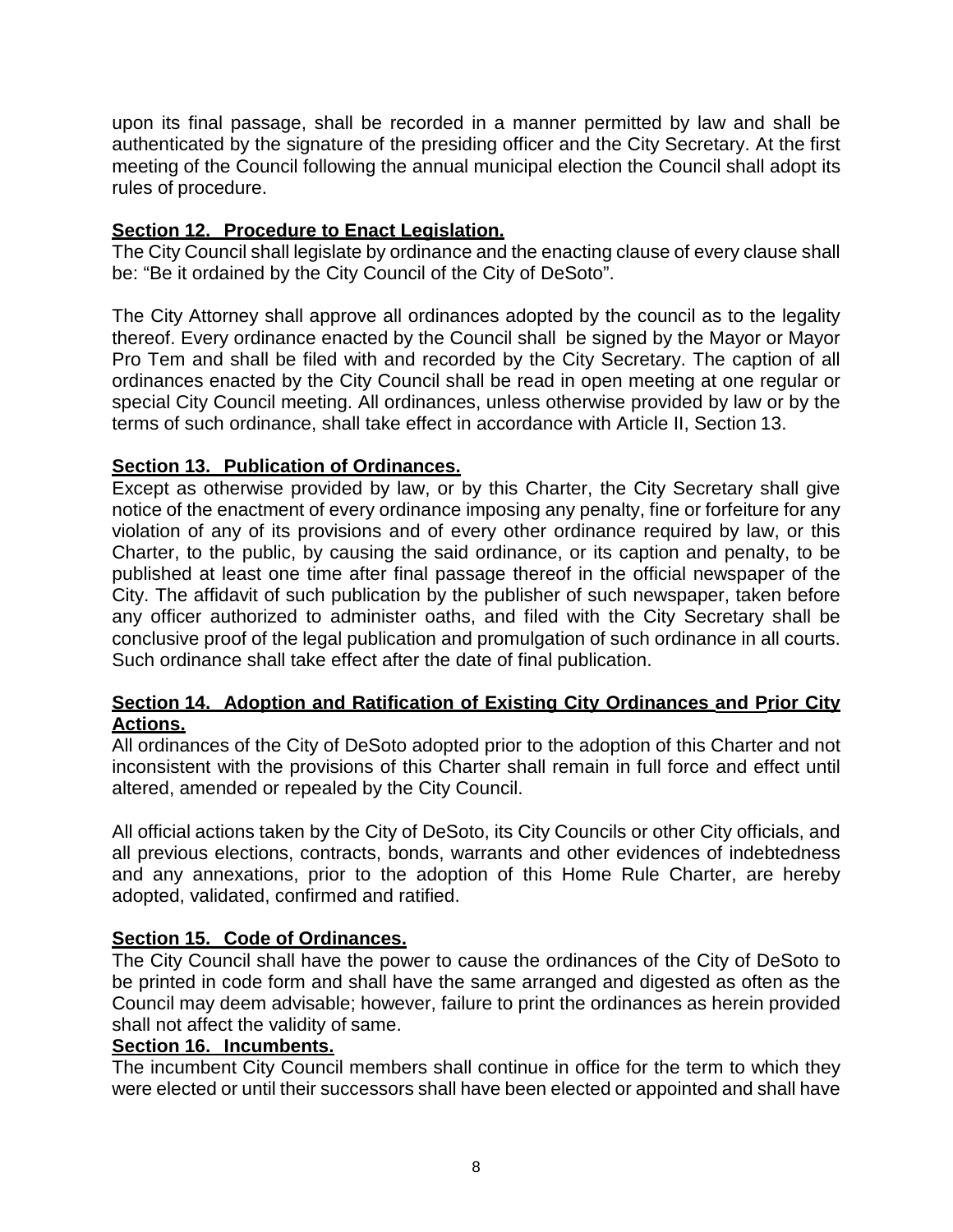<span id="page-14-0"></span>qualified.

## **ARTICLE III Elections**

### <span id="page-14-1"></span>**Section 1. General Elections.**

The City's general election shall be held annually on the uniform election day in May as prescribed by the Texas Election Code, at which time officers will be elected to fill those offices which become vacant that year. The City Council shall fix the hours and place for holding such elections. All candidates for the City Council shall file for one place and shall be elected to that place by obtaining a majority of the votes cast.

### <span id="page-14-2"></span>**Section 2. Regulations of Elections.**

The Council shall make all regulations considered to be necessary or desirable which are not inconsistent with this Charter or the laws of the State of Texas, for the conduct of municipal elections, or for the prevention of fraud, and shall make provisions for recount of the ballots in case of doubt or fraud. The Council will appoint election officials who will conduct the municipal elections consistent with this Charter, regulations made by the Council and the laws of the State of Texas. The Council shall provide for the compensation of all election officials in City Elections and for all other expenses of holding such elections.

### <span id="page-14-3"></span>**Section 3. Filing for Office.**

Any qualified person who desires to become a candidate for election to the office of Mayor or City Councilmember shall file an application for a place on the ballot with the City Secretary as provided by the Texas Election Code.

Candidates for the offices of Mayor and City Councilmembers shall pay a filing fee for the placement of their names on the election ballot, such fee and an alternate procedure to payment of the fee, shall be prescribed by ordinance.

### <span id="page-14-4"></span>**Section 4. Official Ballot.**

The official ballot shall be drawn up by the City Secretary and approved by the City Attorney and will contain the names of all candidates for office, except those who may have been withdrawn, deceased or become ineligible. The ballot shall have the designation of the particular office (Mayor or Councilmember) and under the appropriate designation shall appear the applicable place numbers. Names will be placed under each place without party designation and position will be determined by a drawing conducted by the City Secretary.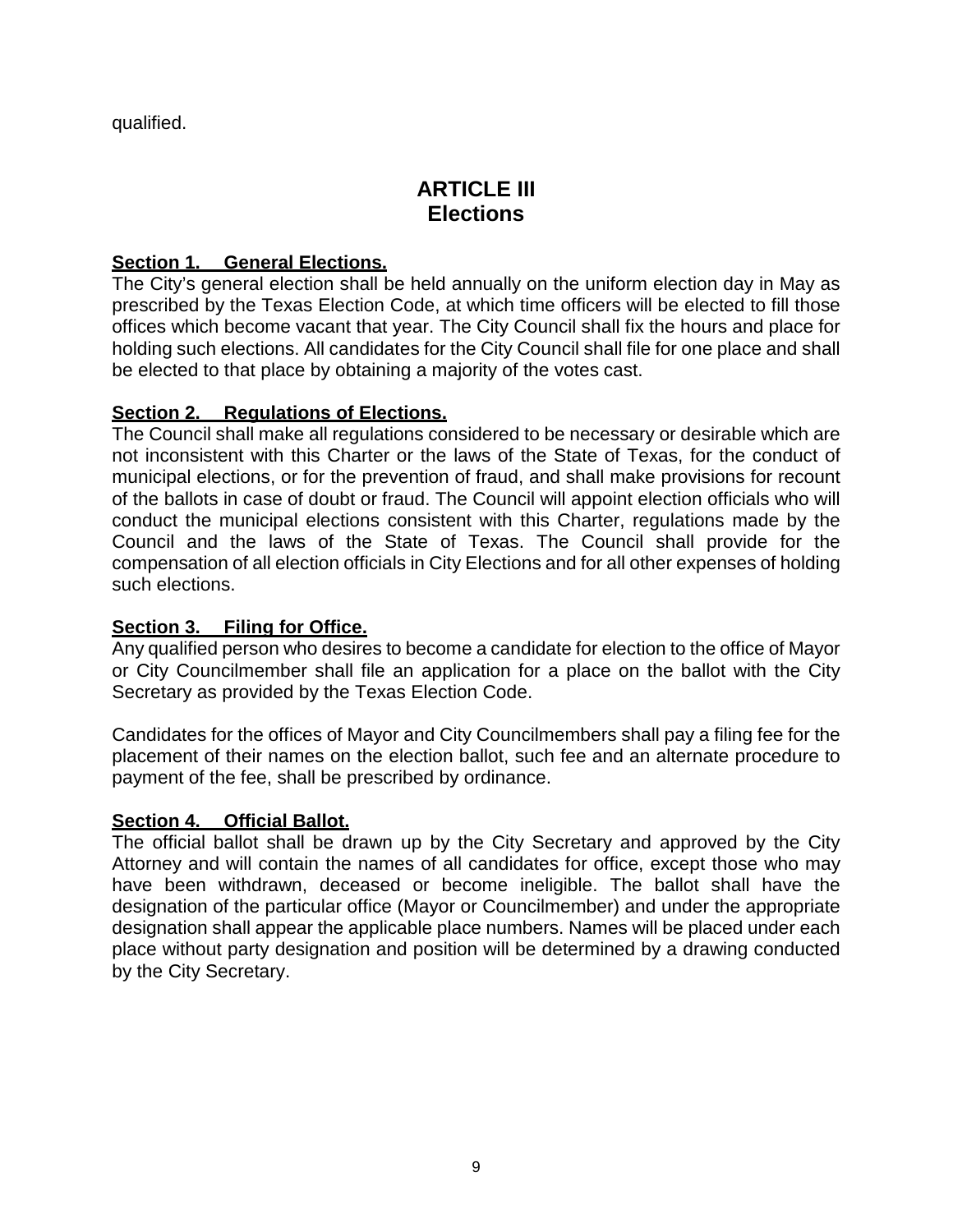### <span id="page-15-0"></span>**Section 5. Conducting and Canvassing Elections.**

The returns of every municipal election shall be delivered forthwith by the election judges to the Mayor and the City Secretary as required by state law. The Council shall canvass the returns, investigate the qualifications of the candidates and declare the official results of the election in the manner and within the time provided by law and deliver the votes to the City Secretary. Returns of every municipal election shall be recorded in the minutes of the Council. The candidate for Mayor who receives the majority of ballot votes, by qualified voters at the election, shall be declared elected. The candidates for election to the places of Councilmember, who receive the majority of ballot votes for each place, cast by qualified voters voting at the election, shall be declared elected. The results of said election shall be posted in the City Hall as soon as they are declared official.

The City Council shall be the judge of the election and qualifications of its own members and of the Mayor, but the decisions of the Council in any case shall be subject to review by the Courts.

### <span id="page-15-1"></span>**Section 6. Election Runoff.**

In the event no candidate receives a majority of all votes cast for all the candidates for an office at such election, the Council shall on the first day following completion of the official counting of the ballots cast at said first election issue a call for a second election to be held in the City as provided by state law, at which said second election, the two candidates receiving the highest number of votes for any such office in the first election shall again be voted for. In the event of a tie between two candidates for any office at said second election, they shall cast lots to determine who shall be elected to such office.

#### <span id="page-15-2"></span>**Section 7. Special Elections.**

The Council may, by ordinance or resolution, call such special elections as are authorized by state law and this Charter, fix the time and place of holding same and provide all means for holding such special elections.

### **ARTICLE IV Initiative, Referendum and Recall**

#### <span id="page-15-4"></span><span id="page-15-3"></span>**Section 1. Power of Initiative.**

The people of the City of DeSoto reserve the power of direct legislation by initiative, and in the exercise of power, may propose any ordinance not in conflict with this Charter, the State Constitution, or the state laws, except an ordinance appropriating money or authorizing the levy of taxes or an ordinance repealing an ordinance appropriating money or levying taxes. Any initiated ordinance may be submitted to the Council by a petition signed by at least thirty percent (30%) of the number of qualified voters who voted in the last mayoral election.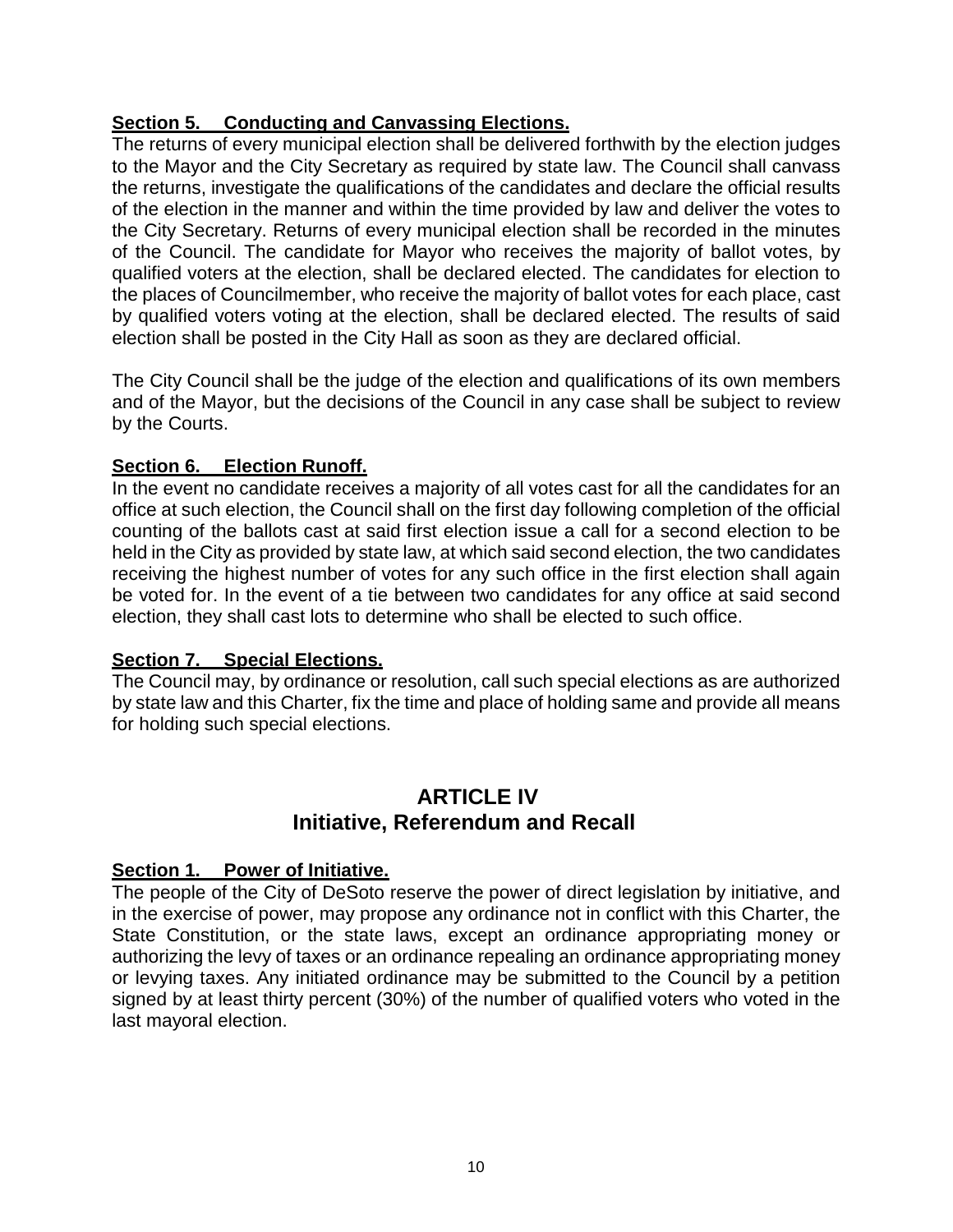### <span id="page-16-0"></span>**Section 2. Power of Referendum.**

The people reserve the power to approve or reject at the polls any legislation enacted by a Council which is subject to the initiative process under this Charter, except an ordinance which is enacted for the immediate preservation of the public peace, health or safety which contains a statement of its urgency and which is adopted by the favorable votes of the requisite number of Councilmembers required by this Charter to enact emergency legislation. No later than thirty (30) days after the effective date of any ordinance which is subject to referendum, a petition signed by at least thirty percent (30%) of the number of qualified voters who voted in the last mayoral election, may be filed with the City Secretary requesting that such ordinance be either repealed or submitted to a vote of the people. When such a petition has been certified as sufficient by the City Secretary, the ordinance specified in the petition shall not go into effect, or further action thereunder shall be suspended if it shall have gone into effect, until and unless it is approved by the voters as herein provided.

#### <span id="page-16-1"></span>**Section 3. Form of Petition.**

Initiative petition papers shall contain the full text of the proposed legislation in the form of an ordinance, including a descriptive caption. The signatures to the initiative or referendum need not be all appended to one paper, but each signer shall sign his or her name in the signer's own handwriting in ink or indelible pencil. The petition must contain in addition to the signature, the signer's printed name, date of birth, voter's registration number, residence address and the date of signing. One of the signers of each separate paper petition shall make an affidavit that he, and he only, personally circulated such petition and that signature appended thereto was made in his presence and is the genuine signature of the person whose name it purports to be, and further that no signature shall have been placed thereon before the one hundred eightieth (180<sup>th</sup>) day before the petition is filed.

### <span id="page-16-2"></span>**Section 4. Filing, Examination and Certification of Petition.**

Within ten (10) days after an initiative or referendum petition is filed, the City Secretary shall determine whether the same is signed by the requisite number of qualified voters. The City Secretary shall declare void any petition paper which does not have an affidavit attached thereto as required by Section 3 of this Article. In examining the petitions, the City Secretary shall write the letters "D.V." representing the that person is a disqualified voter, in red ink opposite the names of signers found not qualified to vote. After completing examination of the petition, the City Secretary shall certify the results thereof to the Council at its next regular meeting, stating the number of persons found on the petition who are qualified to vote and the number of persons found on the petition who are not qualified to vote. A petition may not be supplemented, modified, or amended on or after the date it is received by the City Secretary except that the petitioner may file one supplementary petition by the original deadline if the original petition contains a number of signatures that exceeds the required minimum number by 10 percent or more and is received by the City Secretary not later than the 10th day before the date of the deadline. The City Secretary shall notify the petitioner as to the sufficiency of the supplemental petition not later than the fifth regular business day after the date of its receipt. If the supplemental petition is found to be insufficient, the City Secretary shall return the petition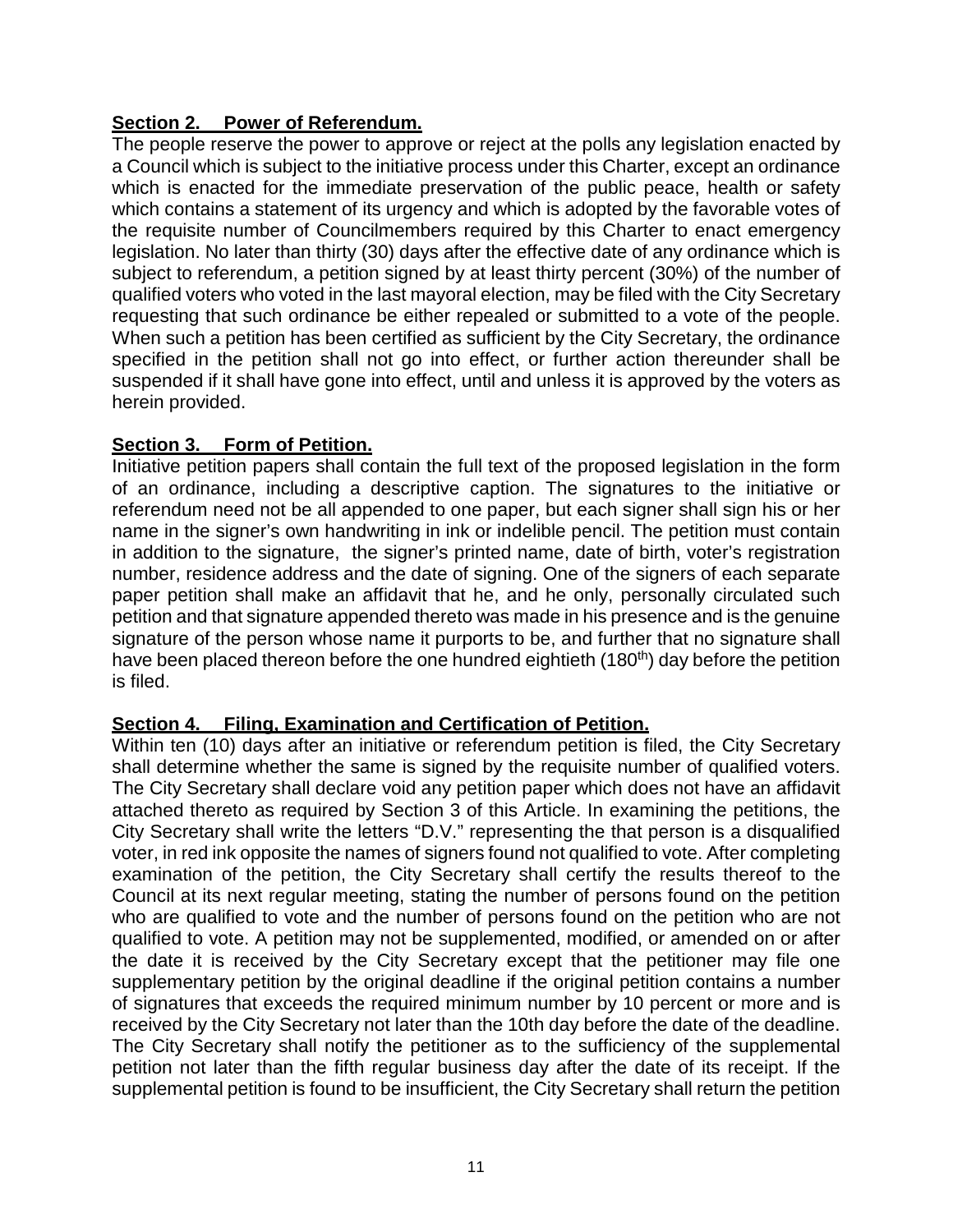to the person filing same, without prejudice to the filing of a new petition for the same purpose; provided however, that upon finding the supplemental petition to be insufficient, no new petition covering the same subject matter shall be filed until six (6) months shall have elapsed from the date of filing of the original petition.

### <span id="page-17-0"></span>**Section 5. Council Consideration and Submission to Voters.**

When the Council receives an authorized initiative petition certified by the City Secretary to be sufficient, the Council shall either:

- a) Pass the initiated ordinance without amendment with thirty (30) days after the date of the certification to the Council; or
- b) Submit said initiated ordinance without amendment to a vote of the qualified voters of the City on the next uniform election date or other date as allowed by law.
- c) Submit said initiated ordinance without amendment and an alternative ordinance on the same subject proposed by the Council, to a vote of the qualified voters of the City at a regular or special election to be held on the next state uniform election date.

When the Council receives an authorized referendum petition certified by the City Secretary to be sufficient, the Council shall reconsider the referred ordinance, and if upon such reconsideration such ordinance is not repealed, it shall be submitted to the voters at a special election to be held on the next state uniform election date. Special elections on initiated or referred ordinances shall not be held more frequently than once each six (6) months, and no ordinance on the same subject as an initiated ordinance which has been defeated at any election may be initiated by the voters within two (2) years from the date of such election.

### <span id="page-17-1"></span>**Section 6. Ballot Form and Results of Election.**

The ballot used in voting upon an initiated or referred ordinance shall state the caption of the ordinance and below the caption shall set forth on separate lines the words: "For the Ordinance" and "Against the Ordinance".

An initiated ordinance and an alternative ordinance proposed by the Council which are submitted at the same election shall be appropriately identified as the imprinted or referred ordinance and as the ordinance proposed by the Council.

Any number of ordinances may be voted upon at the same election in accordance with the provisions of this Article. An ordinance submitted and receiving an affirmative majority of the votes cast, shall thereupon be effective as an ordinance of the City. An ordinance so adopted may be repealed or amended at any time after the expiration of two (2) years by a four-fifths (4/5) vote of the Council. A referred ordinance which is not approved by a majority of the votes cast shall be deemed thereupon repealed.

### <span id="page-17-2"></span>**Section 7. Power of Recall.**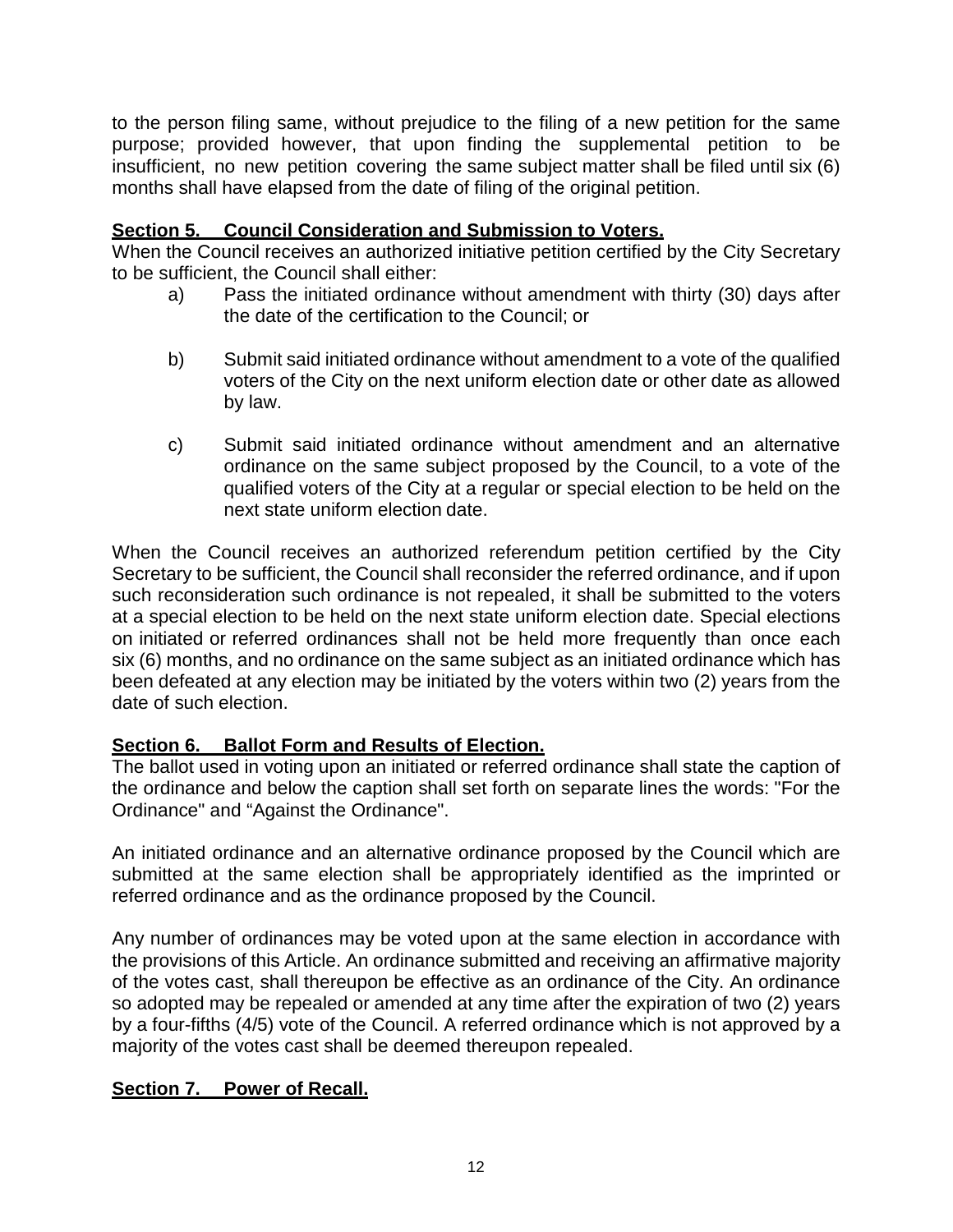The people of the City reserve the power to recall any member of the Council and may exercise such power by filing with the City Secretary a petition, signed by at least fifty percent (50%) of the number of qualified voters who voted in the last mayoral election, demanding the removal of a member of the City Council. The petition shall be signed in the signer's own handwriting, and contain the signer's printed name, date of birth, voter's registration number, residence address and the date of signing. The petition shall be verified in the manner required by the form prescribed below. Such petition shall contain a statement of the specific acts of misfeasance and/or malfeasance for which the removal is sought, and one of the signers of each petition shall make an affidavit as prescribed below. The following form of petition and acknowledgment is herein prescribed except as otherwise provided by state law:

*"By our signatures affixed hereto, we hereby affirm that we seek the recall of \_\_\_\_\_\_\_\_\_\_\_\_\_\_\_\_\_\_ who holds the elected office of \_\_\_\_\_\_\_\_\_\_\_\_\_\_\_\_\_\_, for the following specific grounds of misfeasance and/or malfeasance as prescribed in Article IV, Section 7 of the Charter of the City of DeSoto:*

*And we further affirm that the information given below is true and correct:"*

*\_\_\_\_\_\_\_\_\_\_\_\_\_\_\_\_\_\_\_\_\_\_\_\_\_\_\_\_\_\_\_\_\_\_\_\_\_\_\_\_\_\_\_\_\_\_\_\_\_\_\_\_\_\_\_\_\_\_.*

*Signers: \_\_\_\_\_\_\_\_\_\_\_\_\_\_\_\_\_\_\_\_\_\_\_\_\_\_\_\_\_\_\_\_\_\_\_\_\_\_\_\_\_\_\_\_\_\_\_\_*

*Voter Registration Number: \_\_\_\_\_\_\_\_\_\_\_\_\_\_\_\_\_\_\_\_\_\_\_\_\_\_\_\_\_\_\_\_ Residence Address: \_\_\_\_\_\_\_\_\_\_\_\_\_\_\_\_\_\_\_\_\_\_\_\_\_\_\_\_\_\_\_\_ Printed Name: \_\_\_\_\_\_\_\_\_\_\_\_\_\_\_\_\_\_\_\_\_\_\_\_\_\_\_\_\_\_\_\_ Date of Birth: \_\_\_\_\_\_\_\_\_\_\_\_\_\_\_\_\_\_\_\_\_\_\_\_\_\_\_\_\_\_\_\_*

*Signature: \_\_\_\_\_\_\_\_\_\_\_\_\_\_\_\_\_\_\_\_\_\_\_\_\_\_\_\_\_\_\_\_\_\_\_\_\_\_\_\_\_\_\_\_\_\_\_\_*

*STATE OF TEXAS § § COUNTY OF DALLAS §*

*"BEFORE ME, the undersigned authority, personally appeared \_\_\_\_\_\_\_\_\_\_\_\_\_\_\_\_\_\_, who after being duly sworn by me stated, upon his or her oath, that he or she circulated the above petition, that he or she was personally present when each of the above signatures was affixed thereto; and that each person whose signature is affixed thereto affirmed to him or her that the information provided by such person was true and correct.*

*\_\_\_\_\_\_\_\_\_\_\_\_\_\_\_\_\_\_\_\_\_\_\_\_\_\_\_\_\_\_\_\_*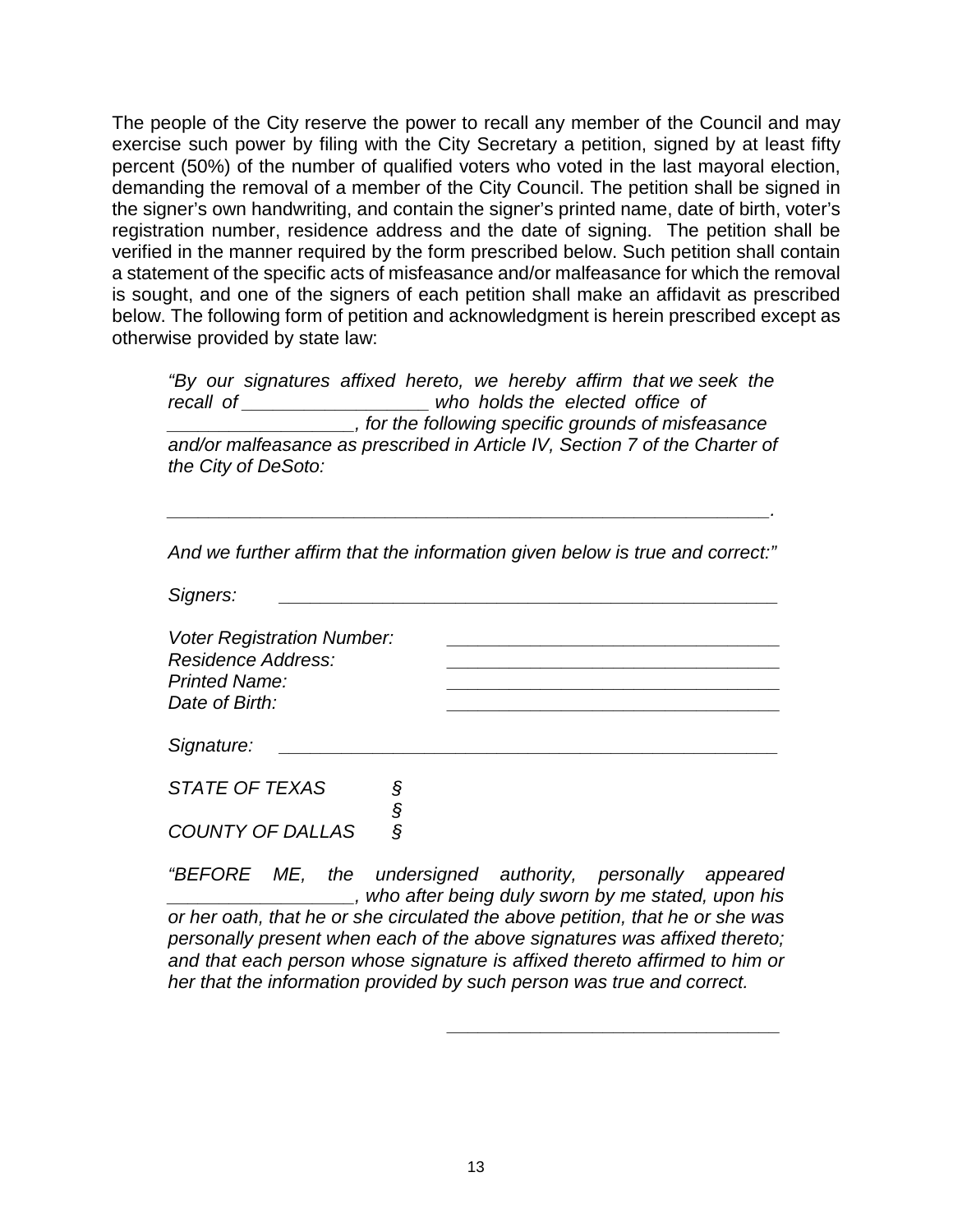*\_\_\_\_\_\_\_\_\_\_\_\_\_\_\_\_\_\_\_\_\_\_\_\_\_\_\_\_\_\_\_\_ Notary Public, State of Texas*

### <span id="page-19-0"></span>**Section 8. Recall Election.**

*\_\_\_\_\_\_\_\_.*

Within fifteen (15) days after the date of the filing of the papers constituting the recall petition, the person performing the duties of City Secretary shall present such petition to the Council.

The officer whose removal is sought may, after such recall petition has been presented to the Council, request in writing to the Council at the next regular meeting a public hearing be held to permit him to present facts pertinent to the charges specified in the recall petition. In this event, the Council shall order such public hearing to be held, not less than five (5) days nor more than fifteen (15) days after receiving such request for a public hearing.

If the officer whose removal is sought does not resign, then it shall become the duty of the Council to order an election and fix a date for holding such recall election. The date of such election shall be held on the earliest date permitted by state law.

#### <span id="page-19-1"></span>**Section 9. Recall Ballot.**

Ballots used at recall elections shall conform to the following requirements:

- a) With respect to each person whose removal is sought the question shall be submitted "Shall (Name) be removed from the office of City Council?"
- b) Immediately below each such question there shall be printed the two following propositions, one above the other, in the order indicated:

"For the recall of (Name)" "Against the recall of (Name)"

### <span id="page-19-2"></span>**Section 10. Results of a Recall Election.**

If a majority of the votes cast at a recall election shall be against removal of the individual named on the ballot, he shall continue in office. If a majority of the votes cast at such election be for the removal of the individual named on the ballot, the Council shall immediately declare his office vacant and such vacancy shall be filled in accordance with the provisions of the Charter for the filling of such vacancies. An individual thus removed shall not be a candidate to succeed himself in an election called to fill the vacancy thereby created.

### <span id="page-19-3"></span>**Section 11. Limitations on Recall.**

No recall petition shall be filed against any officer of the City within three (3) months after his election, or within six (6) months after an election for such officer's recall.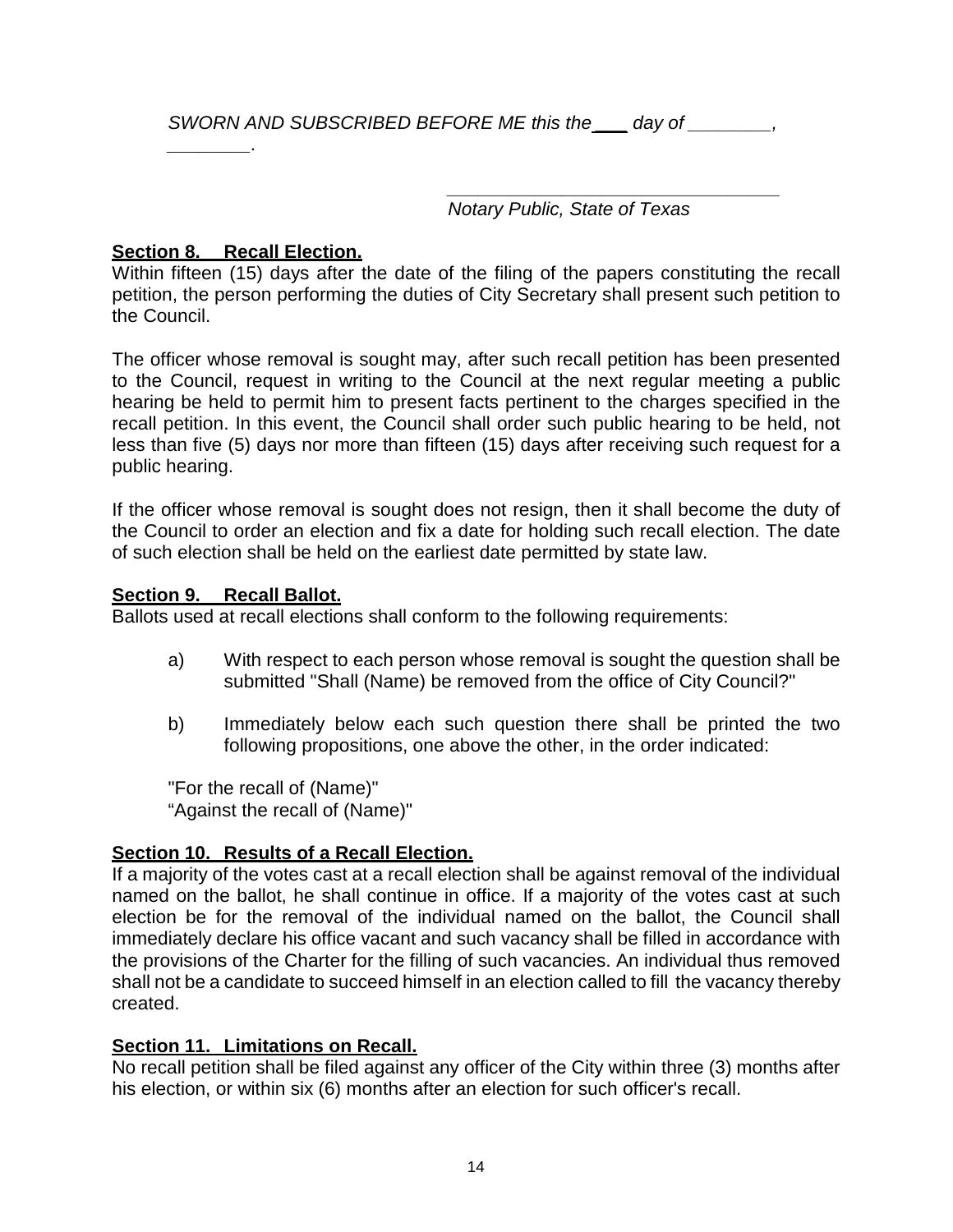### <span id="page-20-0"></span>**Section 12. Petitioner's Committee; Commencement of Proceedings; Affidavit; Withdrawal.**

Any five (5) registered voters may commence initiative, referendum or recall proceedings by first filing with the City Secretary an affidavit stating they will constitute the Petitioner's Committee and be responsible for circulating the petition and filing it in a proper form, stating their names and addresses to which all notices to the committee are to be sent, and setting out in full the proposed initiative ordinance, citing in full the ordinance sought to be reconsidered or citing the recall ballot as per Section 9 herein. Promptly after the affidavit of the Petitioner's Committee is filed, the City Secretary shall issue the appropriate petition blanks to the Petitioner's Committee. A petition may be withdrawn at any time prior to the fifteenth (15th) day preceding the date scheduled for a vote by filing with the City Secretary a request for withdrawal signed by at least four members of the Petitioner's Committee. Upon the filing of such request, the petition shall have no further force or effect and all proceedings thereon shall be terminated.

# **ARTICLE V Administrative Organization**

### <span id="page-20-2"></span><span id="page-20-1"></span>**Section 1. The City Manager.**

The Council shall appoint a City Manager for an indefinite term, who shall be the chief administrative officer of the City. He shall be chosen by the Council solely on the basis of his executive and administrative training, experience, ability and character, and without regard to political consideration. He need not, when appointed, be a resident of the City of DeSoto, but during his tenure of office, he shall reside in the City of DeSoto. No member of the Council shall, during the term for which elected, be chosen as City Manager. The City Manager shall receive such compensation as may be fixed by the Council.

### <span id="page-20-3"></span>**Section 2. Powers and Duties of the City Manager.**

The City Manager shall be responsible to the Council for the proper administration of all the affairs of the City. The powers herein conferred upon the City Manager shall include, but shall not be limited to the following:

- 1) Appoint and, when necessary for the welfare of the City, remove any officer or employee of the City, except he or she shall not have the authority to appoint or remove any officer of the City appointed by the City Council, and except as otherwise provided by this Charter, and except as he or she may authorize the head of a department to appoint and remove subordinates in such department.
- 2) Prepare and submit to the Council an annual budget and be responsible for its administration after adoption.
- 3) Prepare and submit to the Council as of the end of the fiscal year a complete report on the finances and administrative activities of the preceding year.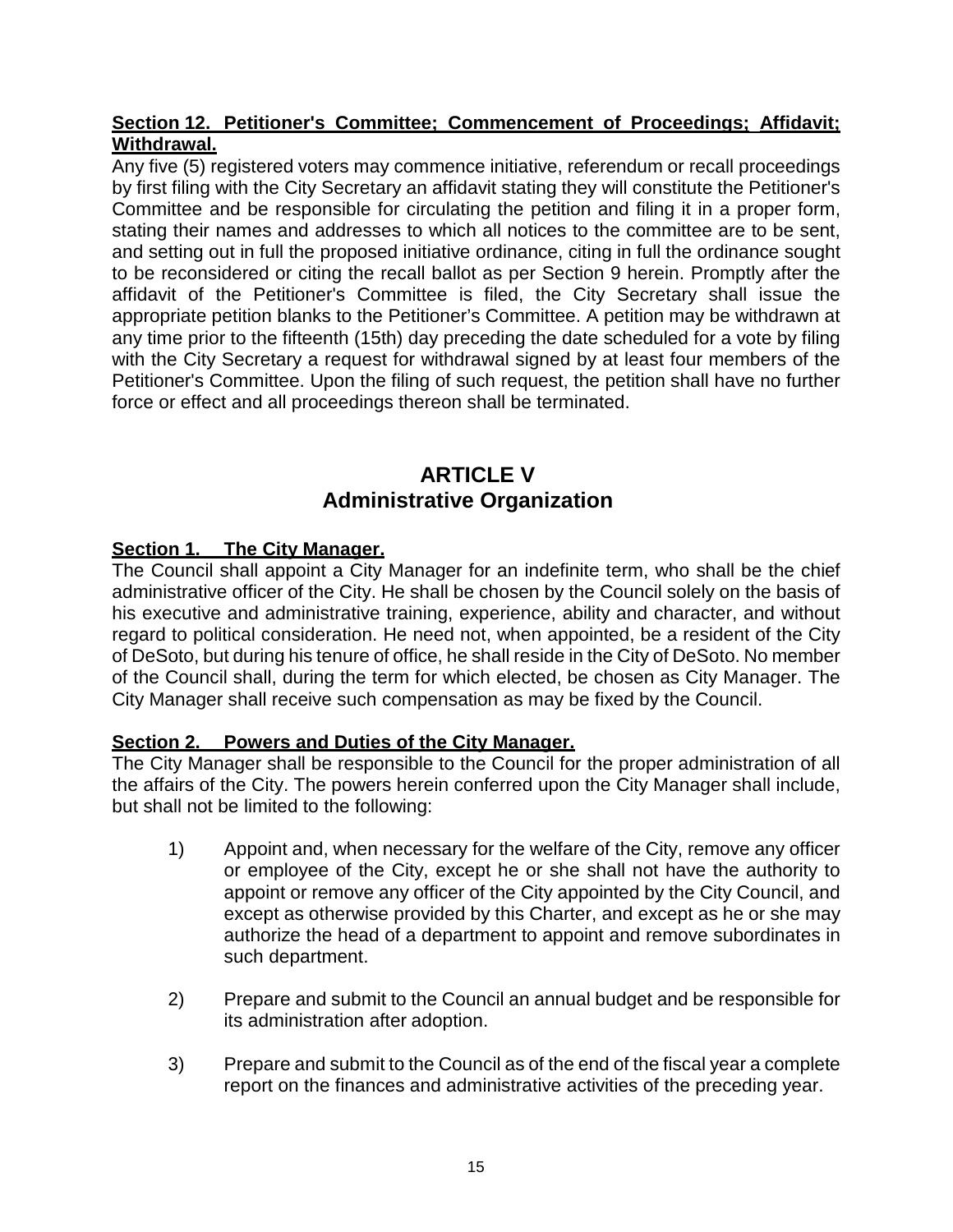- 4) Keep the Council advised of the financial condition and future needs of the City and shall make such recommendations as are necessary.
- 5) Perform such other duties as may be prescribed by this Charter or required of him by the Council, not inconsistent with this Charter.
- 6) Attend all meetings of the Council, and he shall be notified of all meetings of the Council.

### <span id="page-21-0"></span>**Section 3. Removal of City Manager.**

The Council may remove the City Manager, upon the affirmative vote of a majority of the Council. If removed after serving six (6) months, he may demand written charges and the right to be heard thereon at a public meeting of the Council prior to the date on which his final removal shall take effect; but pending such hearing the Council may suspend him from office. The action of the Council in suspending or removing the City Manager shall be final, it being the intention of the Charter to vest all authority and fix all responsibility for such suspension or removal in the Council.

### <span id="page-21-1"></span>**Section 4. Investigation by the City Council.**

The City Council shall have power to inquire into the conduct of any office, department, agency, officer or employee of the City and to make investigations as to municipal affairs, and for that purpose may subpoena witnesses, administer oaths and compel the production of books, papers and other evidence. Failure to obey such subpoena or to produce books, papers or other evidence, as ordered under the provisions of this section shall constitute a misdemeanor and shall be punishable by fine not to exceed One Thousand (\$1,000.00) Dollars.

#### <span id="page-21-2"></span>**Section 5. Council Not to Interfere in City Manager's Appointments or Removal.**

Neither the Council nor any of its members shall direct or request the appointment of any person to or his removal from office by the City Manager or by any of his subordinates. However, the Council may consult and advise the City Manager, make inquiry regarding the appointments or removals and may express their opinion in regard thereto. In regard to administrative and executive duties under the City Manager, the Council and its members shall deal solely through the City Manager and neither the Council nor any member thereof shall give orders to any subordinate of the City Manager, either privately or publicly. Willful violation of the foregoing provisions of the Charter by any member of the Council shall constitute official misconduct and shall authorize the Council by a vote of a majority of its membership to expel such offending member from the Council if found guilty after a public hearing and thereby create a vacancy in the place held by such member.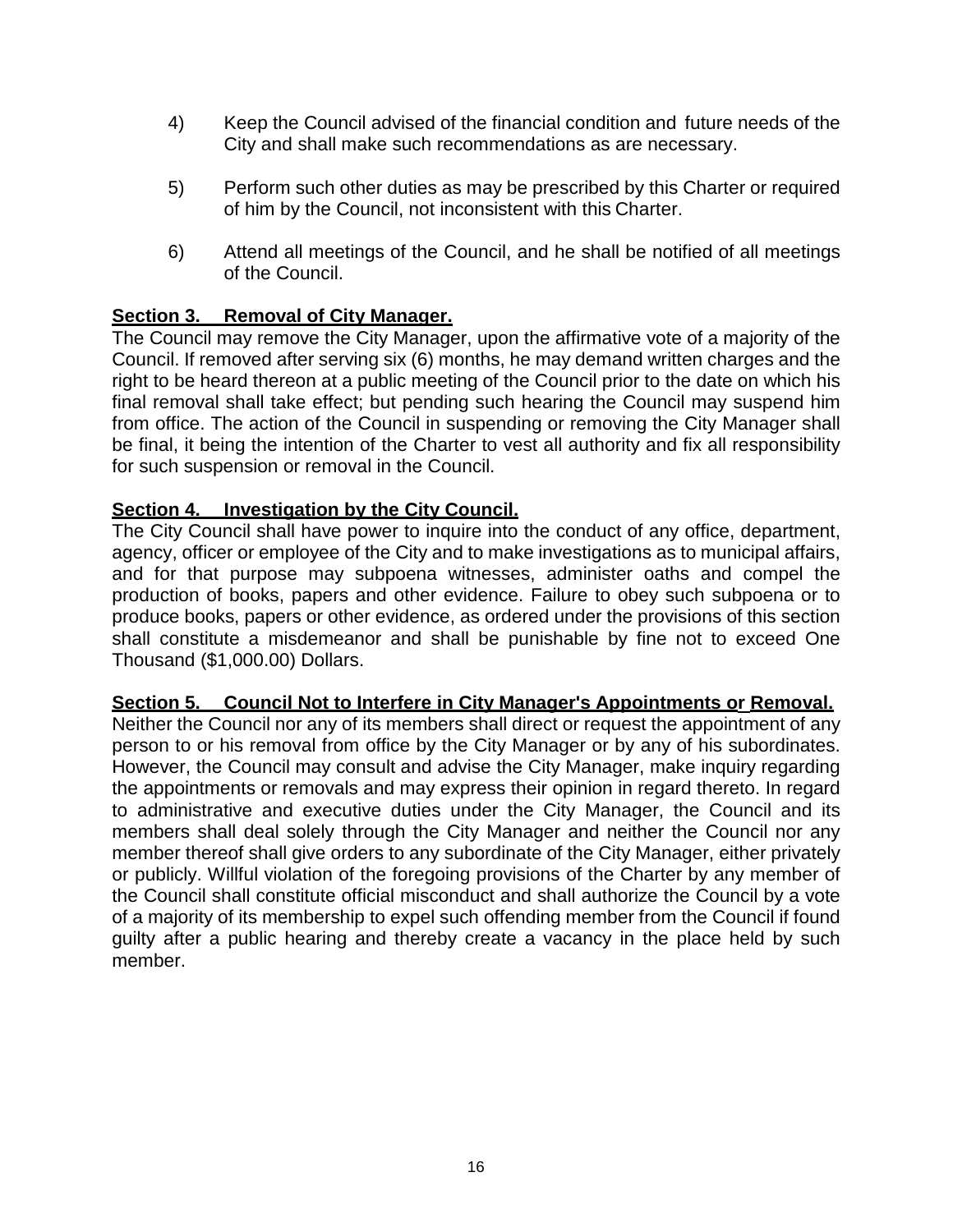### <span id="page-22-0"></span>**Section 6. Absence of the City Manager.**

To perform his duties during his temporary absence or disability, the City Manager, by letter filed with the City Secretary, may designate a qualified administrative officer of the City. In the event of failure of the City Manager to make such designation, the Council may by resolution appoint an officer of the City to perform the duties of the City Manager until he shall return or his disability shall cease. In case of disability or illness exceeding thirty (30) days, where his duties could not be performed properly, his salary may be continued at the discretion of the Council.

### <span id="page-22-1"></span>**Section 7. Administrative Departments.**

There shall be such administrative departments as are established by this Charter and such other administrative departments as may be deemed necessary by the Council and as are established by ordinance, all of which shall be under the control and direction of the City Manager. The Council may abolish or combine one or more departments created by it and may assign or transfer duties of any departments of the City from one department to another by ordinance.

### <span id="page-22-2"></span>**Section 8. Directors of Departments.**

At the head of each department there shall be a director who shall be appointed and who may be removed by the City Manager. Such directors shall have supervision and control over their respective departments and may serve as chiefs of divisions within their respective departments. Two or more departments may be headed by the same individual and the City Manager may head one or more departments.

#### <span id="page-22-3"></span>**Section 9. Performance Review.**

During the months of January and July of each calendar year, the City Council shall review the performance of the City Manager, and shall, during the month of January of each calendar year, review the performances of the City Secretary, City Attorney and Municipal Judge, such performance reviews to be recorded in writing. The City Manager shall be responsible for implementing annual performance reviews for all other employees of the City.

### **ARTICLE VI Municipal Court**

### <span id="page-22-5"></span><span id="page-22-4"></span>**Section 1. Municipal Court.**

There shall be a court known as the Municipal Court of the City of DeSoto, with such jurisdiction, powers, and duties as are given and prescribed by the laws of the State of Texas and this City.

### <span id="page-22-6"></span>**Section 2. Judge of the Municipal Court.**

The Municipal Court shall be presided over by a Magistrate who shall be known as the Municipal Judge. He or she shall be appointed by the Council, and shall serve at the pleasure of the Council. He or she shall receive such compensation as may be set by the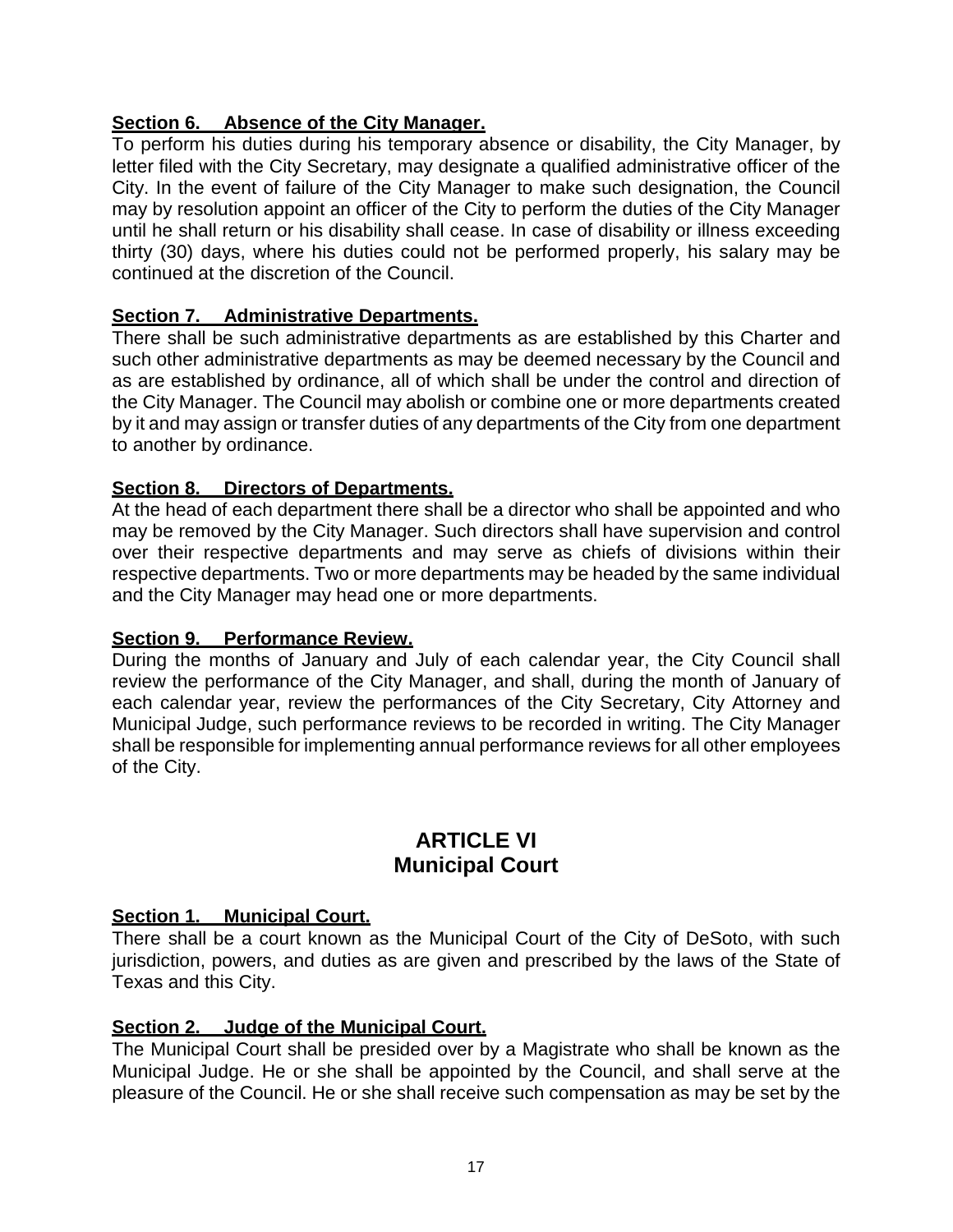Council. The City Council may appoint Alternate Municipal Judges, with the same qualifications as the Municipal Judge, to preside over the Municipal Court in the absence of the Municipal Judge.

### <span id="page-23-0"></span>**Section 3. Clerk of the Municipal Court.**

There shall be a Clerk of the Municipal Court who shall be appointed by, and who shall serve at the pleasure of the City Manager. The Clerk shall have power to administer oaths and affidavits, make certificates, affix the seal of the court thereto, and otherwise perform any and all acts necessary in issuing process of such Court, and conducting the business thereof.

There shall be such Deputy Clerks of the Municipal Court as may be authorized and appointed by the City Manager, who shall have authority to act for and on behalf of the Clerk of the Municipal Court.

### **ARTICLE VII Finance**

### <span id="page-23-2"></span><span id="page-23-1"></span>**Section 1. Fiscal Year.**

The fiscal year of the City of DeSoto shall begin on October 1st of each calendar year and will end on September 30th of the following calendar year. The fiscal year will also be established as the accounting and budget year. All funds collected by the City during any fiscal year including both current and delinquent revenue shall belong to such fiscal year and, except funds derived to pay interest and create a sinking fund on the bonded indebtedness of the City, may be applied to the payment of the expenses incurred during such fiscal year. Any revenues uncollected at the end of any fiscal year, and any unencumbered funds actually on hand, shall become resources of the next succeeding fiscal year.

### <span id="page-23-3"></span>**Section 2. Preparation and Submission of Budget.**

The City Manager, prior to August 1st of each year, shall prepare and submit the budget, covering the next fiscal year, to the Council, which shall contain the following information:

- 1) The City Manager's budget message shall outline the proposed financial policies for the next year with explanations of any change from previous years in expenditures and any major changes of policy and complete statement regarding the financial conditions of the City.
- 2) An estimate of all revenue from taxes and other sources, including the present tax structure rates and property evaluation for the ensuing year.
- 3) A carefully itemized list of proposed expenses by office, department, agency, employee and project for the budget year, as compared to actual expenses of the last ended fiscal year, and the present year-to-date.
- 4) A description of all outstanding bond indebtedness, showing amount,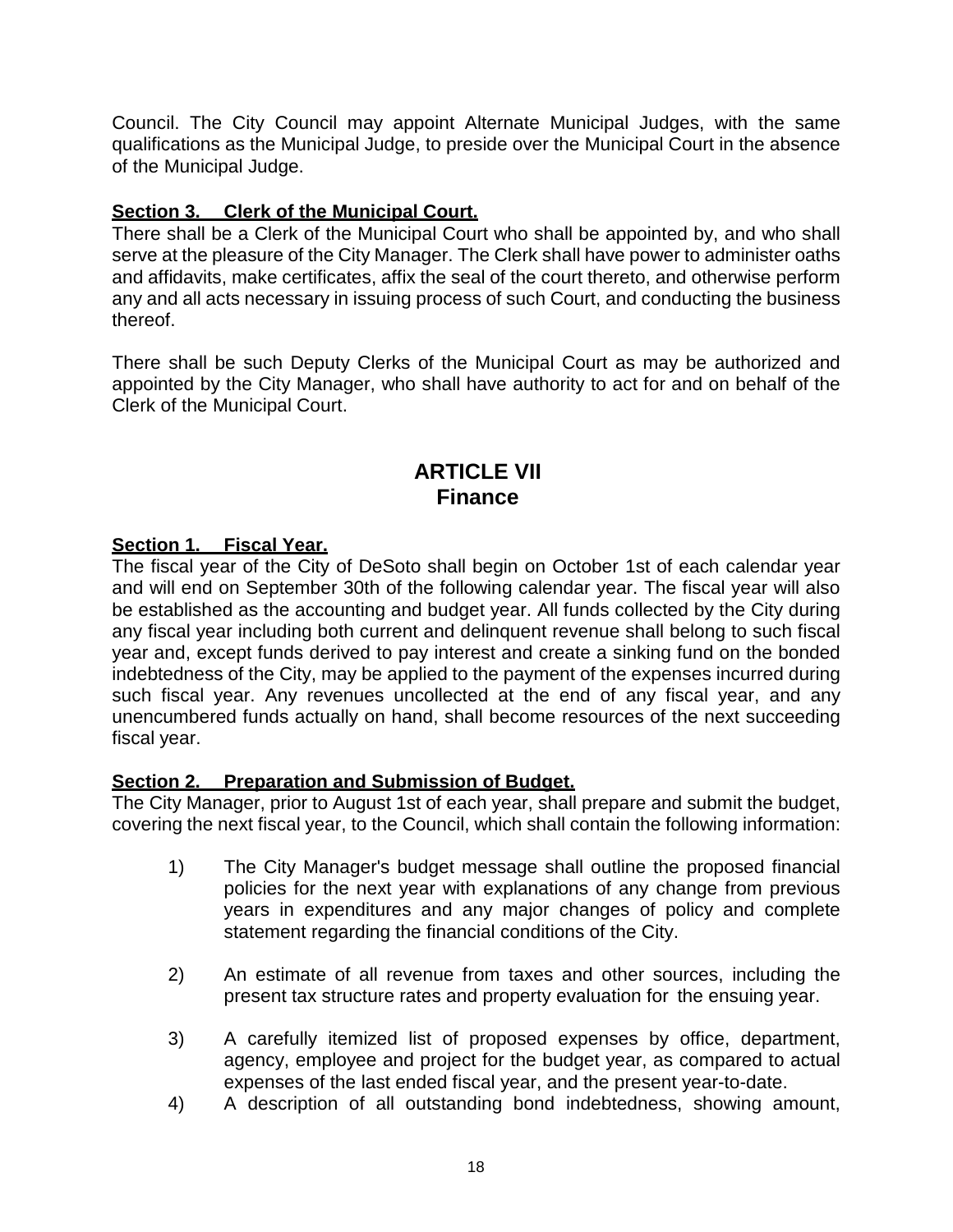purchaser, date of issue, rate of interest, and maturity date, as well as any other indebtedness which the City had incurred and which has not been paid.

- 5) A statement proposing any capital expenditures deemed necessary for undertaking during the next budget year and recommended provisions for financing.
- 6) A projected list of capital projects which should be undertaken within the five (5) next succeeding years
- 7) All funds, without exception, are to be included in the budget document; and
- 8) In preparing the budget, each employee, officer, board and department shall assist the City Manager by furnishing all necessary information.

### <span id="page-24-0"></span>**Section 3. Budget a Public Record.**

The budget and all supporting schedules shall be filed with the City Secretary when submitted to the Council and shall be open to public inspection by anyone interested.

### <span id="page-24-1"></span>**Section 4. Public Hearing on Budget.**

At the Council meeting at which time the budget is submitted the Council shall name the date and place of a public hearing and shall cause to be published in the official newspaper of the City the time and place, which will be not less than seven (7) days nor more than fifteen (15) days after the date of the notice. At this hearing, interested citizens may express their opinions concerning items of expenditure, giving their reasons for wishing to increase or decrease any items of expense.

#### <span id="page-24-2"></span>**Section 5. Proceeding on Adoption of Budget.**

After public hearing the Council shall analyze the budget, making any additions or deletions which they feel appropriate, and shall, at least ten (10) days prior to the beginning of the next fiscal year, adopt the budget by a favorable majority vote of all members of the Council.

#### <span id="page-24-3"></span>**Section 6. Budget, Appropriation and Amount to Be Raised by Taxation.**

On final adoption, the budget shall be in effect for the budget year. Final adoption of the budget by the Council shall constitute the official appropriation as proposed expenditures for the current year and shall constitute the basis of the official levy of the property tax as the amount of tax to be assessed and collected for the corresponding tax year. Estimated expenditures will in no case exceed proposed revenue plus cash on hand. Unused appropriations may be transferred to any item required for the same general purpose.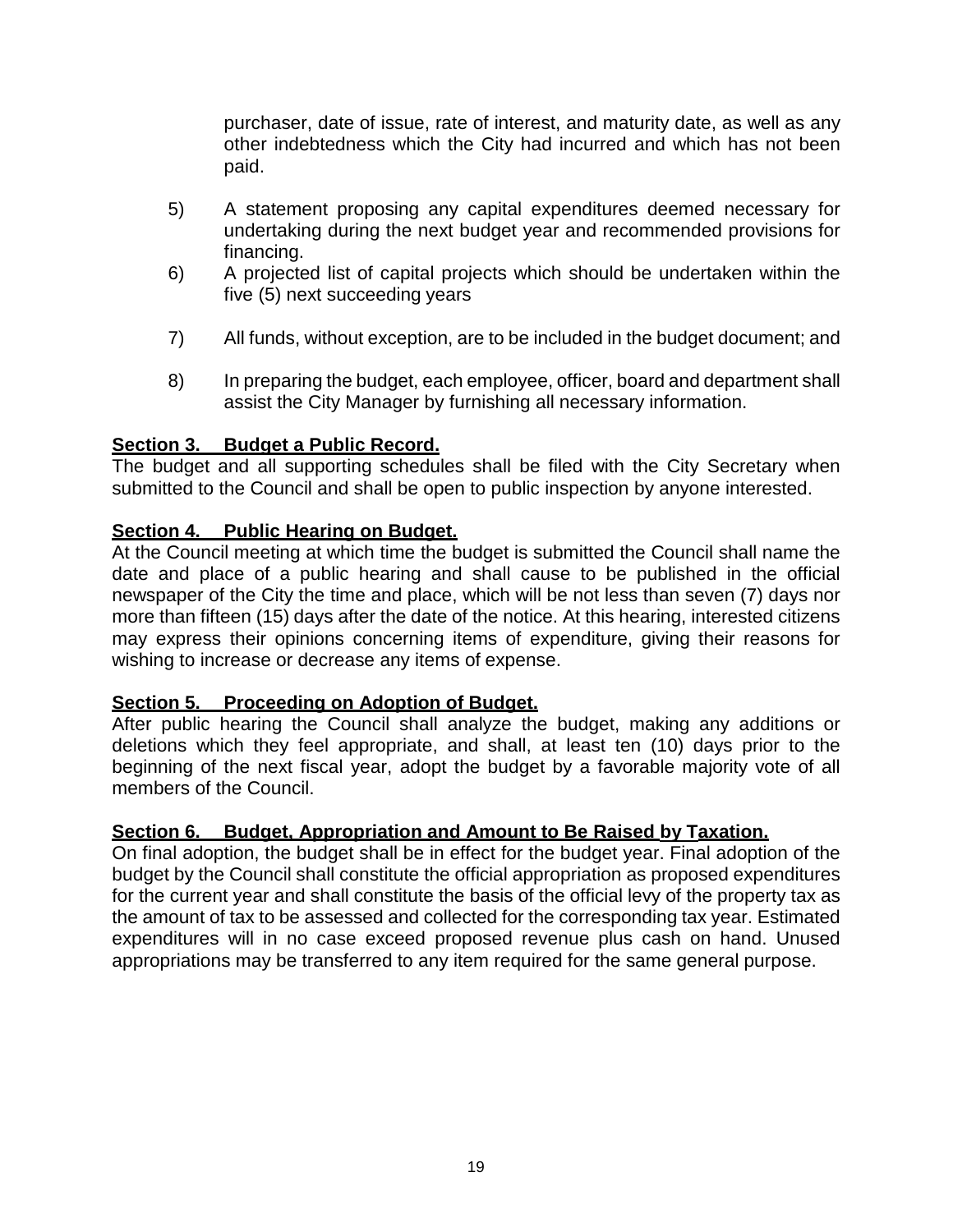### <span id="page-25-0"></span>**Section 7. Unallocated Reserve Fund.**

The City Manager may recommend for action by the Council, an unallocated reserve fund to be used for unexpected items of expense which were not contained as original items of expenditures.

### <span id="page-25-1"></span>**Section 8. Administration of Budget.**

Payments and obligations prohibited. No payment shall be made or obligations incurred against any allotment or appropriation except in accordance with appropriations duly made in the budget unless the City Manager or his designee first certifies that there is a sufficient unencumbered balance in such allotment or appropriation and that sufficient funds therefrom are or will be available to cover the claim or meet the obligation when it becomes due and payable. Notwithstanding anything above, there shall be no transfer of budgeted funds or monies from one department to another department without prior Council approval.

### <span id="page-25-2"></span>**Section 9. Financial Reports.**

The City Manager shall submit to the Council each month a report of the financial condition of the City by budget item, budget estimate compared to accruals for the preceding month and for the fiscal year-to-date. The financial records of the City will be maintained on an accrual basis to support this type of financial management. The City Manager shall make available to the City Council monthly a cash disbursements journal of the City of all funds and accounts.

### <span id="page-25-3"></span>**Section 10. Amending the Budget.**

Under conditions which may arise and which could not reasonably have been foreseen in the normal process of planning the budget, the Council may, by a majority vote of the full membership, amend or change the budget to provide for any additional expense in which the general welfare of the citizenry is involved. These amendments shall be by ordinance, and shall become an attachment to the original budget.

#### <span id="page-25-4"></span>**Section 11. Certification: Copies Made Available.**

A copy of the budget, as finally adopted, shall be filed with the City Secretary. Copies of the final budget shall be made available for the use of all offices, agencies and for the use of interested persons and civic organizations.

#### <span id="page-25-5"></span>**Section 12. Defect. Shall Not Invalidate the Tax Levy.**

Errors or defects in the form or preparation of the budget or the failure to perform any procedural requirements shall not nullify the tax levy or the tax rate.

### <span id="page-25-6"></span>**Section 13. Independent Audit.**

At the close of each fiscal year, and at such other times as it may be deemed necessary, the Council shall direct that an independent audit be made of all accounts of the City by a Certified Public Accountant. The Certified Public Accountant shall have no personal interest, directly or indirectly, in the financial affairs of the City or any of its officers and shall report directly to the City Council. The Certified Public Accountant selected to prepare the audit shall be limited to providing such services for not more than five (5)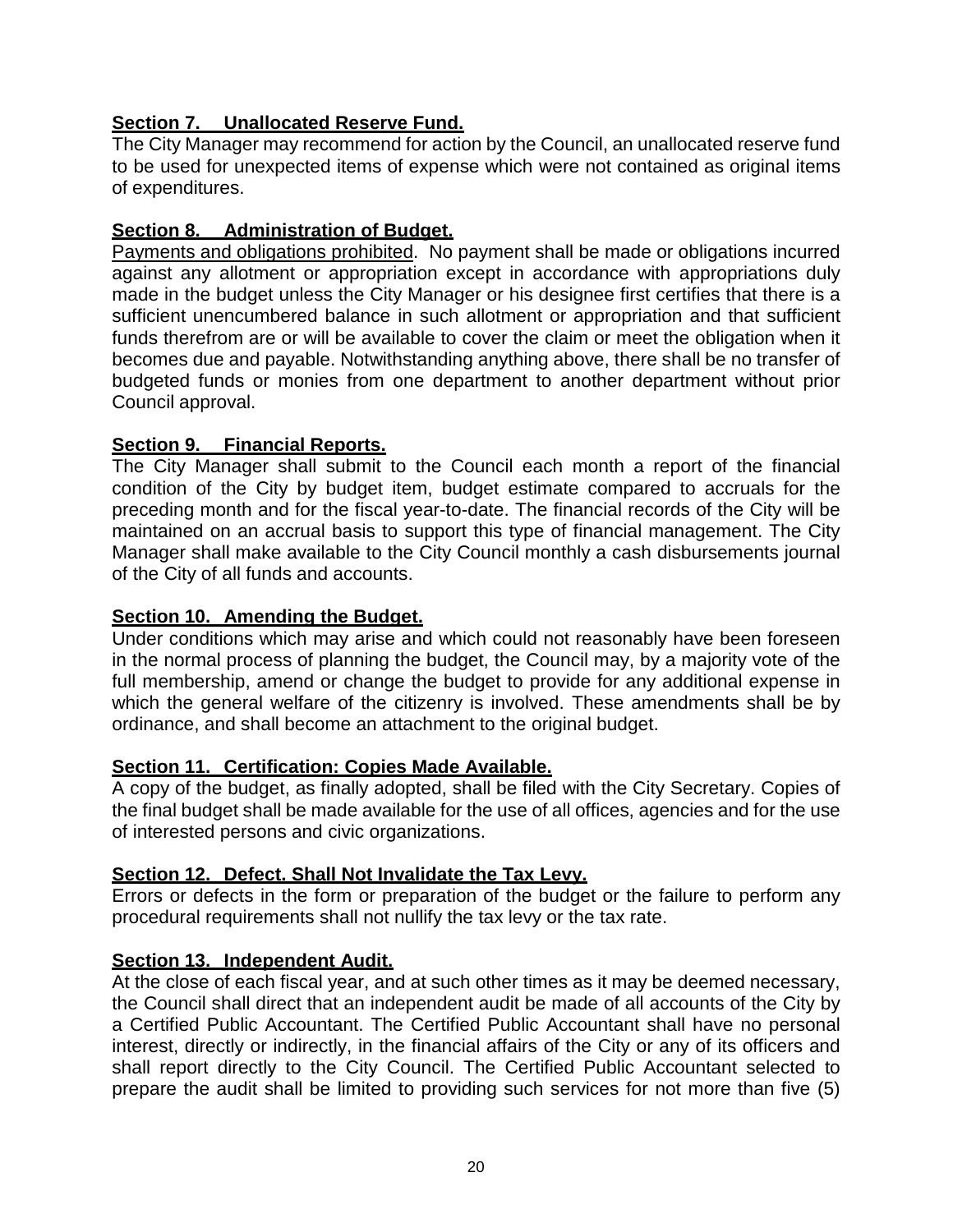consecutive fiscal years, and shall not again thereafter be eligible for selection until at least one fiscal year has elapsed since the proceeding such services were performed by such Certified Public Accountant.

Upon completion of the audit, the results thereof shall be published forthwith in the official newspaper of the City of DeSoto and copies placed on file in the City Secretary's office for public record.

### <span id="page-26-0"></span>**Section 14. Purchase Procedure.**

Before any purchase or contracts are made by the City of DeSoto, ample opportunity for competitive bidding shall be provided under such rules and regulations as provided by the laws of the State of Texas, or as the City Council may provide by ordinance.

The City Council shall have the right to reject any and all bids. Qualifications, specification and quality of materials being equal, citizens and business firms of DeSoto, when allowed by law, shall be given preference in the awarding of all contracts over which the City has jurisdiction, direct or indirect. City Council regulations provided by ordinance shall not conflict with any applicable provision of the Charter or state law governing municipal purchasing or contracting.

# <span id="page-26-1"></span>**ARTICLE VIII Bonds, Warrants, and Other Evidence of Indebtedness**

### <span id="page-26-2"></span>**Section 1. Powers to Issue.**

In keeping with the Constitution of the State of Texas and not contrary thereto, the City of DeSoto shall have the power to borrow money on the credit of the City for any public purpose not now or hereafter prohibited by the Constitution and laws of the State of Texas, and shall have the right to issue all tax bonds, revenue bonds, funding and refunding bonds, time warrants and other evidence of indebtedness as now authorized or as may hereafter be authorized to be issued by cities and towns by the laws of the State of Texas.

### <span id="page-26-3"></span>**Section 2. Manner of Issuance.**

Bonds, warrants and other indebtedness of the City of DeSoto shall be issued in the manner provided by the general laws of the State of Texas.

### <span id="page-26-4"></span>**Section 3. Sale of Bonds.**

No bonds issued by the City of DeSoto shall be invalid because they are sold for less than par value and accrued interest. The Council shall have the right to reject any or all bids. In the event the City shall have received authorizations for the issue of bonds but shall not have issued said bonds within ten (10) years from the date of voter authorization, such authorization shall become null and void.

### <span id="page-26-5"></span>**Section 4. Interest and Sinking Funds.**

It shall be the duty of the Council to levy an annual tax sufficient to pay the interest on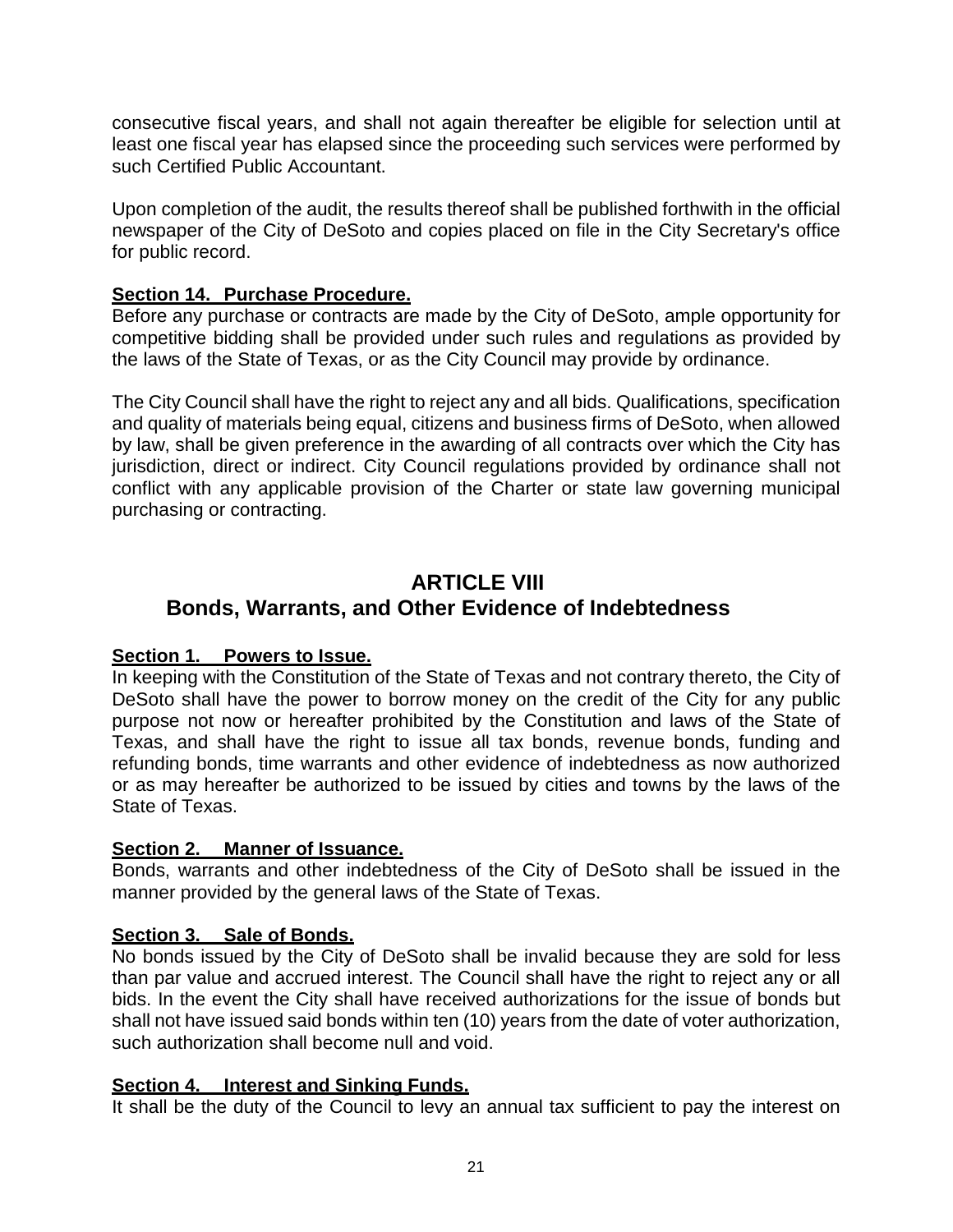and approve the necessary sinking fund required by law on all outstanding general obligation bonds of the City. The interest and sinking fund shall be deposited in a separate account and shall not be diverted to or used for any other purpose than to pay the interest and principal on all such bonds issued by the City of DeSoto. The sinking fund maintained for the redemption of any debt may be invested in any interest-bearing bonds of the United States Government, and/or secured bonds of the State of Texas as may be provided by the laws of this State. Investment of all sinking funds for interest shall mature at least fifteen (15) days prior to the date of payment due on bonds issued by the City of DeSoto. The Council may also deposit City monies in any state or national chartered bank on time deposit interest.

### <span id="page-27-0"></span>**Section 5. Revenue Bonds.**

The City shall have the power to borrow money for the purpose of construction, purchasing, improving, extending, or repairing the public utilities, recreational facilities or any other self-liquidating municipal function not now or hereafter prohibited by the general laws of the State, and issue revenue bonds to evidence the obligation created thereby. Such bonds shall be a charge upon and payable solely from the properties, or interest therein, acquired and the income therefrom, and shall never be a debt of the City. The Council shall have authority to provide for the terms and force of any purchase agreement, contract, mortgage, bond or document desired or necessary for the issuance of revenue bonds, and the acquisition and operation of any property or interest.

### <span id="page-27-1"></span>**Section 6. Execution and Registration of Bonds.**

All bonds, warrants and certificates of indebtedness shall be signed by the Mayor, countersigned by the City Secretary, and sealed with the seal of the City in the manner provided by general law, and shall be payable at such times and place or places as may be fixed, not more than forty (40) years from their date. It shall be the duty of the Mayor, when such bonds are issued, to forward the same to the Attorney General of the State of Texas for approval and for registration by the Comptroller of Public Accounts.

### <span id="page-27-2"></span>**Section 7. Bond Register.**

The Director of Finance or other officer of the City designated by the City Council shall keep, or cause to be kept, for and on behalf of the City a complete bond registry and books, showing all bonds, warrants and certificates of indebtedness issued, the date and amount thereof, the rate of interest, maturity, etc. of all bonds or other indebtedness surrendered and other transactions of the Council having reference to the refunding of the indebtedness of said City.

# **ARTICLE IX Taxation**

### <span id="page-27-4"></span><span id="page-27-3"></span>**Section 1. Powers of Taxation.**

The Council shall have the power to levy, for general purposes, an ad valorem tax on real, personal, and mixed property within the territory of the City of DeSoto, not exempt from taxation by the Constitution and laws of the State of Texas, based upon its true value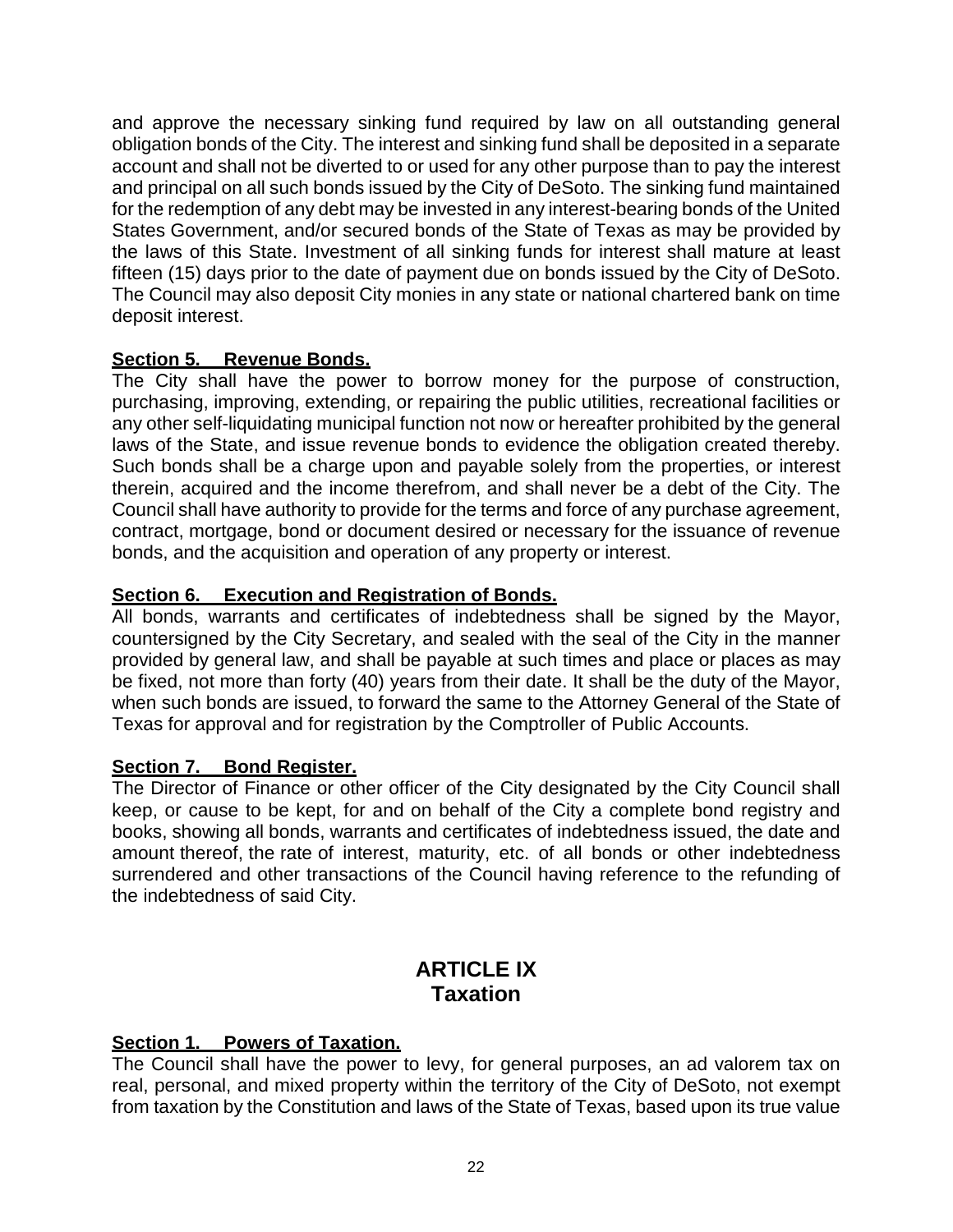as provided by law to the extent of the constitutional limit permitted by the State of Texas to cities of over 5,000 population.

The Council may levy taxes on all property, privileges and franchises of every kind and description within the city limits or having its situs therein on January first of each year and from any other local source, and provide for rendition thereof, the place, time, and manner of payment thereof, with penalties, as the Council may deem best, not in violation of the laws of this state.

#### <span id="page-28-0"></span>**Section 2. Payment of Taxes.**

The taxes herein and hereby authorized to be levied shall become due and payable October 1st of the year assessed, and same shall be payable in cash at the office of the Assessor and Collector of Taxes or such other officer as the City Mayor, by ordinance, prescribes.

#### <span id="page-28-1"></span>**Section 3. Delinquent Taxes.**

Taxes shall be deemed and become delinquent if not paid prior to February 1st the year following assessment, and such delinquent taxes shall be subject to the penalties and collection procedures authorized by state law.

Such delinquent taxpayer shall be subject to the payment of all cost and expenses incurred in the advertisement of such delinquent property and the collection of such taxes through any method provided by this Charter and/or the laws of the State of Texas. Such penalties and interest shall be an obligation of the taxpayer and be secured by the same lien and collected in the same manner as other taxes.

#### <span id="page-28-2"></span>**Section 4. Tax Lien and Liability.**

A special lien is hereby created on all real, personal, and mixed property, located in the City of DeSoto, in favor of the City of DeSoto for all taxes, ad valorem, occupational or otherwise. Said lien shall exist from January 1st in each year until the taxes are paid. Such lien shall be prior to all other claims, and no gift, sale, assignment or transfer of any kind, or judicial writ of any kind, can ever defeat such lien, but the Assessor and Collector of Taxes can pursue such property, and whenever found out may, by judicial writ, seize and sell enough thereof to satisfy such taxes.

All persons or corporations owning real, personal or mixed property on the first day of January of each year shall be liable for all municipal taxes levied thereon for such year.

# **ARTICLE X Planning**

### <span id="page-28-4"></span><span id="page-28-3"></span>**Section 1. The Planning and Zoning Commission.**

There shall be established a Planning and Zoning Commission which shall consist of seven (7) citizens from the City of DeSoto. The members of said Commission shall be appointed by the City Council for a term of three (3) years. The initial appointment of the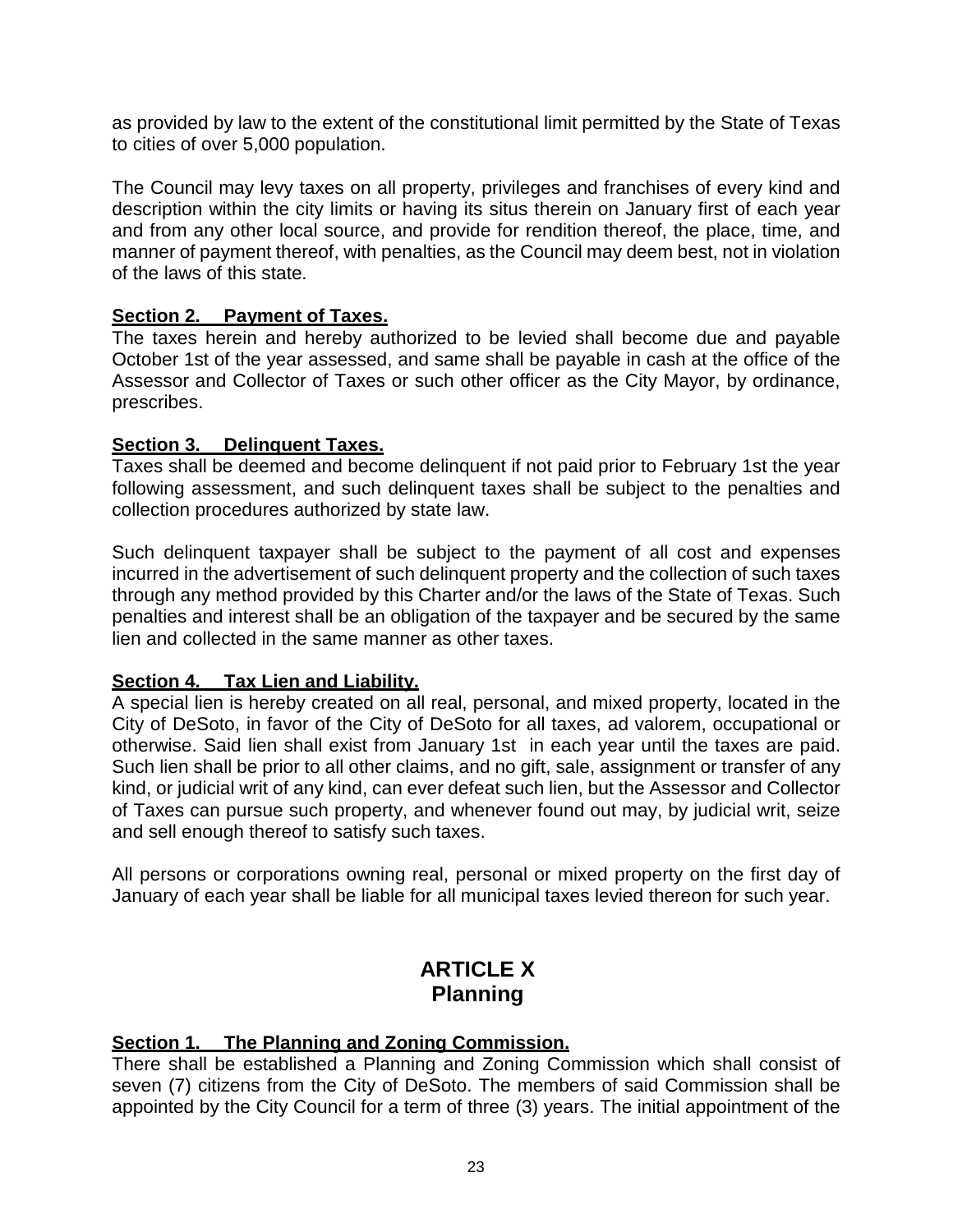Planning and Zoning Commission members by the Council shall designate which members shall serve three (3) years, which members shall serve two (2) years and which members shall serve one (1) year, and on each succeeding year thereafter, the Council shall select replacements for the Planning and Zoning Commission members whose terms have expired. The Commission shall elect a chairman and a vice-chairman from among its membership and shall meet not less than once each month. Vacancies and unexpired terms shall be appointed by the Council for the remainder of the term. A majority of the members shall constitute a quorum, and the affirmative vote of four (4) members shall be necessary for the passage of any recommendation to the City Council. Members of the Commission may be removed by the Council after public hearing and for cause set forth in writing.

The Commission shall keep minutes of its proceedings which shall be of public record. The Commission shall serve without compensation.

### <span id="page-29-0"></span>**Section 2. Planning and Zoning Commission Powers and Duties.**

The Planning and Zoning Commission shall recommend to the City Council approval or disapproval of proposed changes in the Zoning Plan, Master Plan, Master Thoroughfare Plan and shall review and recommend approval or disapproval of all subdivision plats.

The Commission shall be responsible to and act as an advisory body to the Council and shall have and perform such additional duties as may be prescribed by ordinance.

### <span id="page-29-1"></span>**Section 3. The Master Plan.**

A Master Plan for the physical development of the City of DeSoto shall be adopted by the City Council and shall contain recommendations for growth, development and beautification of the City.

The City Council shall have the authority to amend the Master Plan in whole or in part after one public hearing on the proposed action.

The Planning and Zoning Commission shall review the Master Plan annually and present a report of its findings to the City Council. The Planning and Zoning Commission shall conduct a comprehensive review of the Master Plan at least every ten (10) years and provide the City Council with appropriate recommendations for any amendments thereto.

# **ARTICLE Xl Franchises and Public Utilities**

### <span id="page-29-3"></span><span id="page-29-2"></span>**Section 1. Powers of the City.**

In addition to the City's power to buy, own, construct, maintain and operate utilities within or without the City's limits, and to manufacture and distribute electricity, gas or anything else that may be needed or used by the public, the City shall have further power as may now or hereafter be granted under the Constitution and laws of the State of Texas.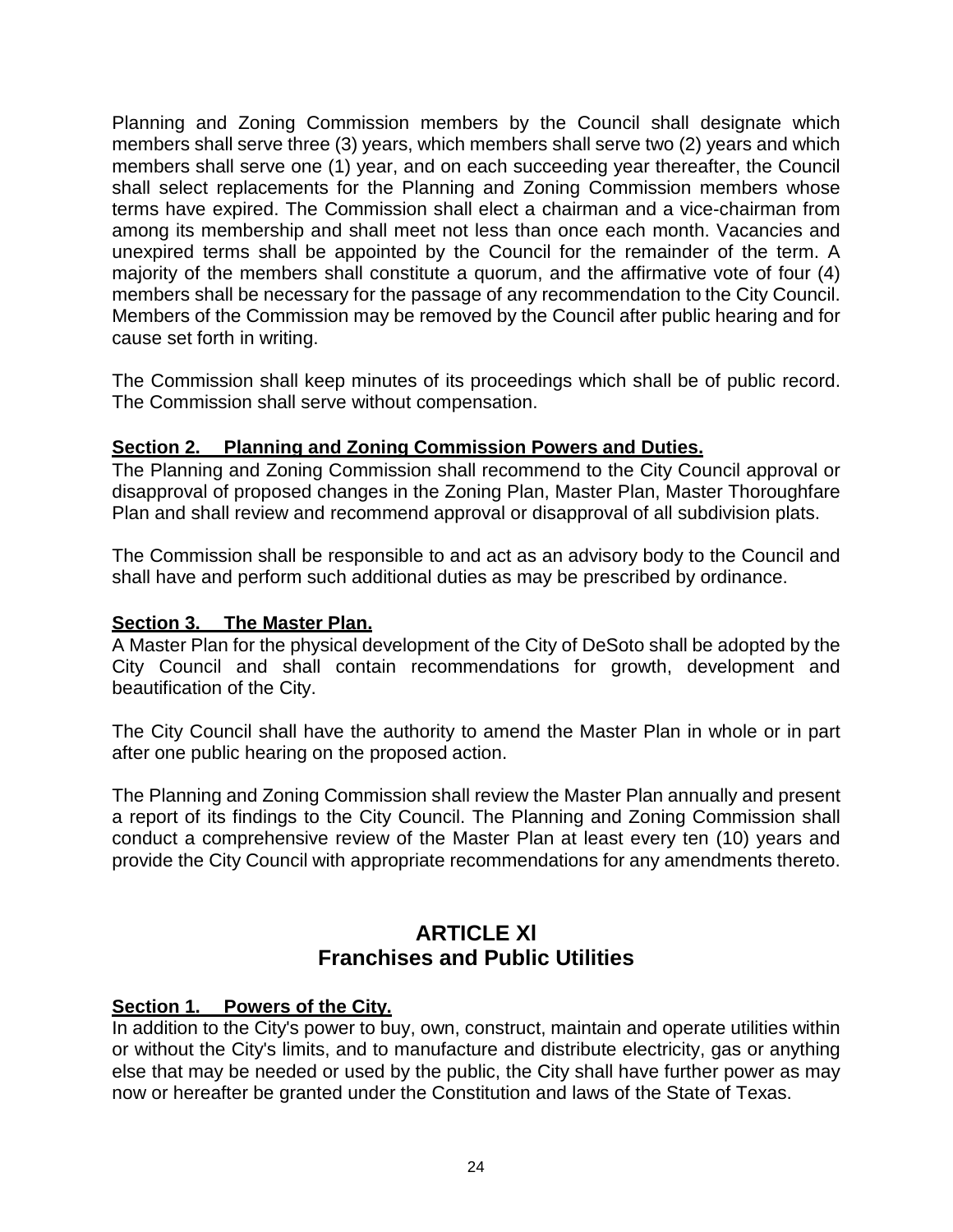### <span id="page-30-0"></span>**Section 2. Inalienability of Control of Public Property.**

The right of control and use of the public streets, highways, sidewalks, alleys, parks, public squares and public places of the City is hereby declared to be inalienable by the City, except by ordinances, not in conflict with the provisions of the Charter. No act or omission by the Council or any officer or agent of the City shall be construed to grant, renew, extend or amend, expressly or by estoppel or implication any right, franchise or easement affecting said public streets, highways, sidewalks, alleys, parks, public squares, public places and other real property, except as provided in this Charter.

### <span id="page-30-1"></span>**Section 3. Ordinance Granting Franchises.**

The caption of all ordinances granting, amending, renewing, or extending franchises for public utilities shall be published once in the official newspaper of the City and the expense of such publication shall be borne by the proponent of the franchise. The ordinance shall not be finally passed until thirty (30) days after such publication. The granting of franchises by the City Council shall be governed by the following regulations:

- 1) No exclusive franchise or privilege shall ever be granted;
- 2) No determinate or fixed term franchise shall ever be granted for a longer term than forty (40) years;
- 3) All holders of franchises for public services from the City, their successors or assigns, as compensation for the right or privilege of such franchise enjoyed, shall pay to the City such fees, sums or other compensation as allowed under state or federal law. Such sum shall be exclusive of, and in addition to, all special assessments and taxes of whatever nature, including ad valorem taxes upon the value of the franchise and other property of the franchise holder. The sum due hereunder shall be due and payable in accordance with the specific franchise ordinance.

### <span id="page-30-2"></span>**Section 4. Transfer of Franchise.**

Except as otherwise provided by state or federal law, no public utility franchise shall be transferable except to persons, firms, or corporations taking all or substantially all of the holder's business in the City and except with the approval of the Council expressed by ordinance. All liabilities to the City shall be paid in full at the time of the transfer.

### <span id="page-30-3"></span>**Section 5. Franchise Value not to be Allowed.**

In fixing reasonable rates and charges for utility service within the City and determining the just compensation to be paid by the City for public utility property which the City may acquire by condemnation or otherwise, nothing shall be included as the value of any franchise granted by the City under this Charter.

### <span id="page-30-4"></span>**Section 6. Regulation of Rates.**

The Council shall have full power to regulate by ordinance the rates, charges and fares of public utility franchise holder operating in the City as allowed by federal or state law.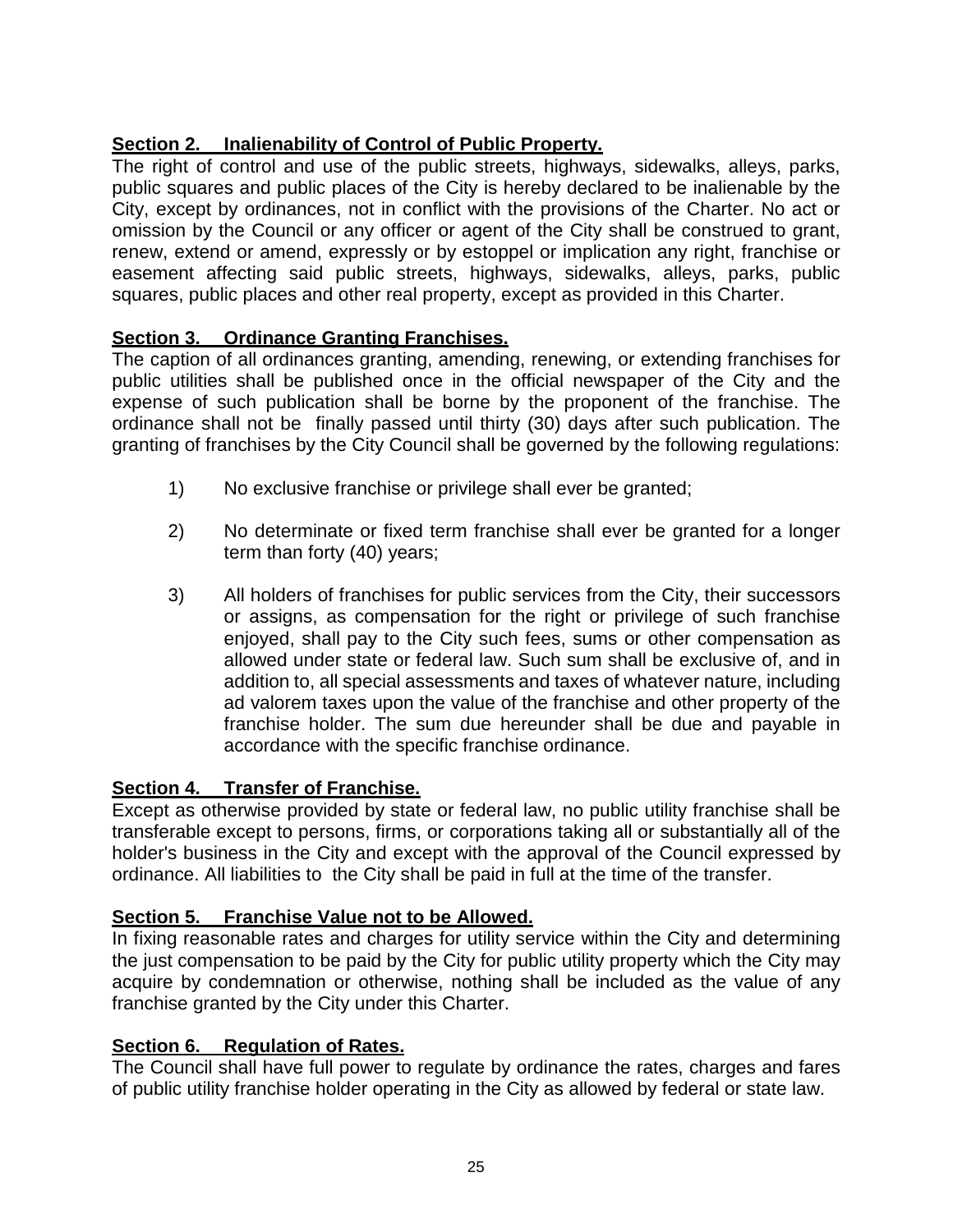### <span id="page-31-0"></span>**Section 7. Consent of Property Owners.**

The consent of abutting and adjacent property owners shall not be required for the construction, extension, maintenance or operation of any public utility; but nothing in this Charter or in any franchise granted thereunder shall ever be construed to deprive any such property owners of any right of action for damage or injury to his property as now or hereafter provided by law.

### <span id="page-31-1"></span>**Section 8. Extensions.**

All extensions of public utilities within the City Limits shall become a part of the aggregate property of the public utility, shall be operated as such, and shall be subject to all the obligations and reserved rights contained in this Charter and in any original grant hereinbefore made. The right to use and maintain any extensions shall terminate with the original grant. In case of an extension of public utility operated under a franchise hereafter granted, such right shall be terminable at the same time and under the same conditions as the original grant.

### <span id="page-31-2"></span>**Section 9. Temporary Permits.**

Permits unconditionally revocable at the will of the governing body for minor or temporary privileges in the streets, public ways, and public places of the City may be granted and revoked by ordinances, from time to time, and such permits shall not be deemed franchises as the term is used in this Charter.

#### <span id="page-31-3"></span>**Section 10. Other Conditions.**

All franchises heretofore granted are recognized as contracts between the City and the grantee, and contractual rights as contained in any such franchises shall not be impaired by the provisions of this Charter, except that the power of the City to exercise the right of eminent domain in the acquisition of any utility property is in all things reserved, and except the general powers of the City heretofore existing and herein provided for to regulate the rates and services of a utility, which shall include the right to require adequate and reasonable extension of plant and service and the maintenance of the plant fixtures at the standard necessary to render the highest reasonable quality of utility service to the public. Every public utility franchise hereafter granted shall be held subject to all the terms and conditions contained in the various sections of this Article whether or not such terms are specifically mentioned in the franchises. Nothing in this Charter shall operate to limit in any way, as specifically stated, the discretion of the Council in imposing terms and conditions as may be reasonable in connection with any franchise grant, including the right to require such compensation or rental as may be permitted by the laws of the State of Texas.

#### <span id="page-31-4"></span>**Section 11. Franchise Records.**

Within six months after this Charter takes effect, every public utility and every owner of public utility franchises shall file with the City, as may be prescribed by ordinance, certified copies of all franchises owned or claimed, or under which such utility is operated in the City. The City shall compile and maintain a public record of public utility franchises.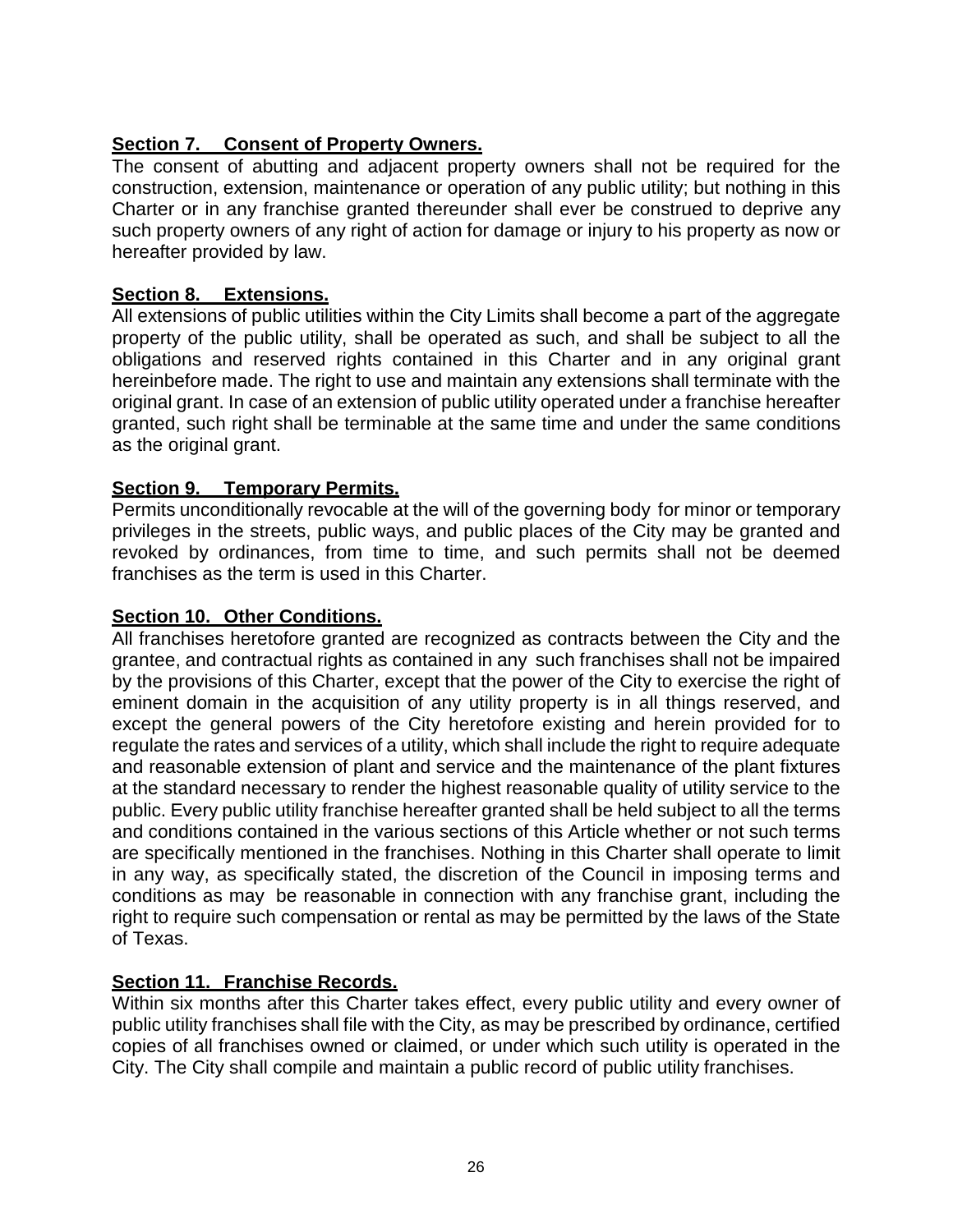### <span id="page-32-0"></span>**Section 12. Accounts of Municipally Owned Utilities.**

Accounts shall be kept for each public utility owned or operated by the City, in such manner as to show the true and complete financial results of such City ownership and operation, including all assets, appropriately subdivided into different classes, all liability subdivided by classes, depreciation reserve, other reserves, and surplus; also revenues; operating expense including depreciation, interest payments, rental, and other disposition of annual income. The accounts shall show the actual capital cost to the City of each public utility owned, also the cost of all extensions, additions, and improvements and the source of the funds expended for such capital purposes. They shall show as nearly as possible the cost of any service furnished or rendered by any such utility to any other City or governmental department. The Council shall annually cause to be made by a certified public accountant; and shall publish, a report showing the financial condition of said public utility and the financial results of such City ownership and operation, giving the information specified in this section and such additional data as the Council shall deem expedient.

### **ARTICLE Xll General Provisions**

### <span id="page-32-2"></span><span id="page-32-1"></span>**Section 1. Public Records of the City.**

Every ordinance or resolution, upon its becoming effective, shall be recorded in a manner permitted by law and shall be authenticated by the signature of the Mayor or Councilmember and attested by the City Secretary as herein provided, and a duplicate copy thereof shall be kept in a safe and secure location. All public records of every office, department or agency of the City shall be open for inspection by a citizen at all reasonable times, subject only to the provisions and limitations of the Texas Public Information Act as now exists or hereafter amended.

#### <span id="page-32-3"></span>**Section 2. Conflict of Interests.**

Chapter 171 of the Texas Local Government Code, as amended from time to time, being the State law which regulates conflicts of interest of local public officials, is hereby adopted and made a part of this Charter for all purposes.

#### <span id="page-32-4"></span>**Section 3. Nepotism.**

No person related within the second degree by affinity, or the third degree consanguinity to the Mayor, any member of the City Council, or the city Manager shall be appointed to any paid office, position, clerkship, or other service of the City. This prohibition shall not apply, if the person has been continuously employed in the position for at least six (6) months immediately before the election of the related member of the Mayor or Councilmember, or has been continuously employed in the position for at least thirty (30) days before the appointment of the City Manager, if related to the City Manager.

#### <span id="page-32-5"></span>**Section 4. Officers Not to be Interested in Franchises: Forfeiture of Office.**

No officer or employee of the City of DeSoto shall accept, directly or indirectly, any gift, favor, privilege or employment from any public utility corporation enjoying a grant of any franchise privilege or easement from said City, during the term of office of such officer or during the employment of such employee of the City, except as may be authorized by law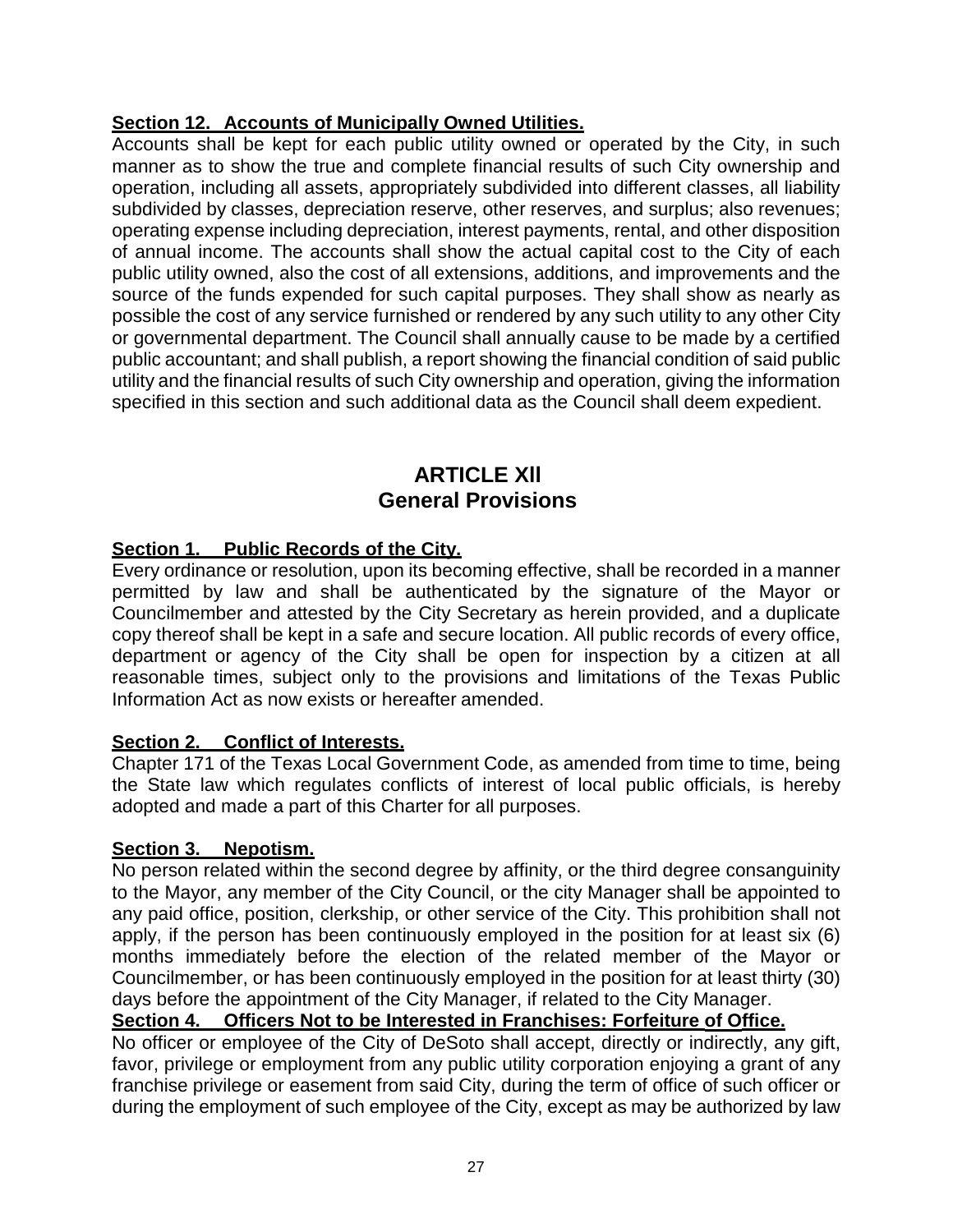or ordinance. Any employee or officer of the City who shall violate the provisions of this Section shall be guilty of a misdemeanor and shall be punished by such fine as may be prescribed by ordinance for this offense, and may be forthwith removed from office.

### <span id="page-33-0"></span>**Section 5. Mechanic, Material or Labor Claim.**

All subcontractors, materialmen, mechanics and laborers upon any public works of the City of DeSoto are hereby required to notify the City of all claims they may have against the contractor on account of such work, subject to proof of payments by the said contractor, and when such notice has been given, the City shall retain an amount from any funds due the contractors, sufficient to satisfy such claims; provided that such notice must be given at any time after such indebtedness becomes due and before the City's final settlement with the contractor; and provided further, that no contractor or subcontractor shall issue any checks on, or on account of, any public works of said City.

### <span id="page-33-1"></span>**Section 6. Notice of Claim.**

The City of DeSoto shall not be held responsible on account of any claim for damages to any person unless the person making such complaint or claiming such damages shall, within six (6) months after the time at which it is claimed such damages were inflicted upon such person, file with the City Secretary, a true statement under oath, as to the nature and character of such damages or injuries, the extent of the same, and the place where same happened, the circumstances under which same happened, the conditions causing same, with a detailed statement of each item of damages and the amount thereof, and if it be for personal injuries, giving a list of the witnesses, if they are known to affiants, who witnessed such accident.

### <span id="page-33-2"></span>**Section 7. Assignment, Execution and Garnishment.**

The property, real and personal, belonging to said City shall not be liable to be sold or appropriated under any writ of execution or cost bill, nor shall the funds belonging to said City, in the hands of any person, be liable to garnishment on account of any debt the City may owe or funds the City may have on hand due any person, nor any of its officers or agents shall be required to answer any writ of garnishment on any account whatsoever, nor shall said City be liable to the assignee of any wages of any officer, agent or employee of said City, whether earned or unearned, upon any claim or account whatsoever, and any such attempted assignment shall be absolutely void as to the City.

### <span id="page-33-3"></span>**Section 8. Bond of Contractors.**

The governing body of the City of DeSoto shall require sufficient payment and performance bonds of all contractors, with a good corporate surety thereon, acceptable to the governing body of the City of DeSoto.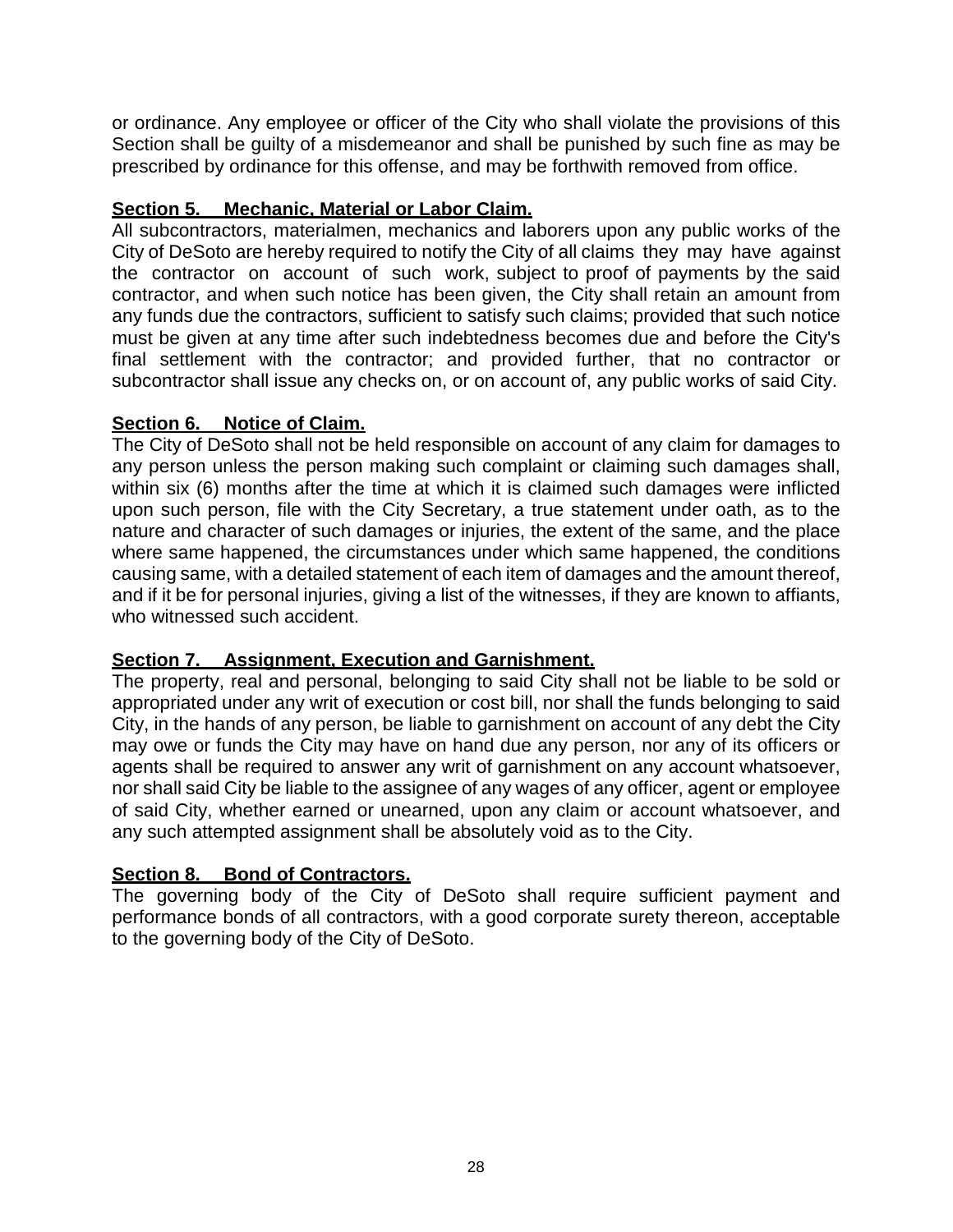### <span id="page-34-0"></span>**Section 9. Condemnation of Dangerous Structures.**

Whenever, in the opinion of the governing body of the City or DeSoto, or appropriate city official, any building, fence, shed, awning, cave, excavation, structure, object or thing of any kind or part thereof may fall or collapse and injure persons or property, the City may order the owner or agent of the same or occupant of the premises to take such corrective measures as the governing body may direct, and may punish by fine all persons failing to do so. Upon his failure to comply, the governing body shall have the additional power to remove the same on account of the owner of the property and assess the expenses thereof, including condemnation proceedings, as a special tax against the land or improvements, and the same may be collected as other special taxes provided for in this Charter, or by suit in any court of competent jurisdiction.

### <span id="page-34-1"></span>**Section 10. Building Permits.**

The City of DeSoto shall have the power to prohibit the erection or construction of any building or structure of any kind within the City of DeSoto without a permit first having been issued by the City for the construction or erection of such building or structure, and may authorize a fee to be charged for such permit, and in pursuance of said authority may authorize the inspection by the City of all buildings or structures during the progress of their construction and may require that all buildings shall be constructed in conformity with the building code which exists in said City or shall hereafter be passed.

### <span id="page-34-2"></span>**Section 11. Pool, Ponds, and Lakes.**

The City of DeSoto shall have power to control or prohibit construction of pools, ponds, or lakes, receiving water from a recognizable stream, creek, branch, or natural drainage. The City may control location, construction, height of structure, depth and size of body of water to be impounded. No pool, pond, or lake, receiving water from a recognizable stream, creek, branch, or natural drainage, shall be constructed without first obtaining a permit issued by the City.

### <span id="page-34-3"></span>**Section 12. Bonds of City Officials, Employee, or Department Director.**

In addition to any bonding provisions herein provided, the Council shall require not less than \$50,000 for the Tax Assessor and Collector, and may require any city official, department director or city employee before entering upon his duties, to execute a good and sufficient bond with a surety company doing business in the State of Texas, and approved by the Council, as surety thereon, said bond to be in such amount as Council may demand, payable to the City of DeSoto, and conditioned for the faithful performance of the duties of his office; premium of such bond to be paid by the City.

### <span id="page-34-4"></span>**Section 13. Amendment of the Charter.**

(a) This Charter may be amended no more than once every two (2) years as provided by the laws of the State of Texas. The City Council shall appoint a twenty-one (21) member Citizens Charter Review Commission at least every five (5) years.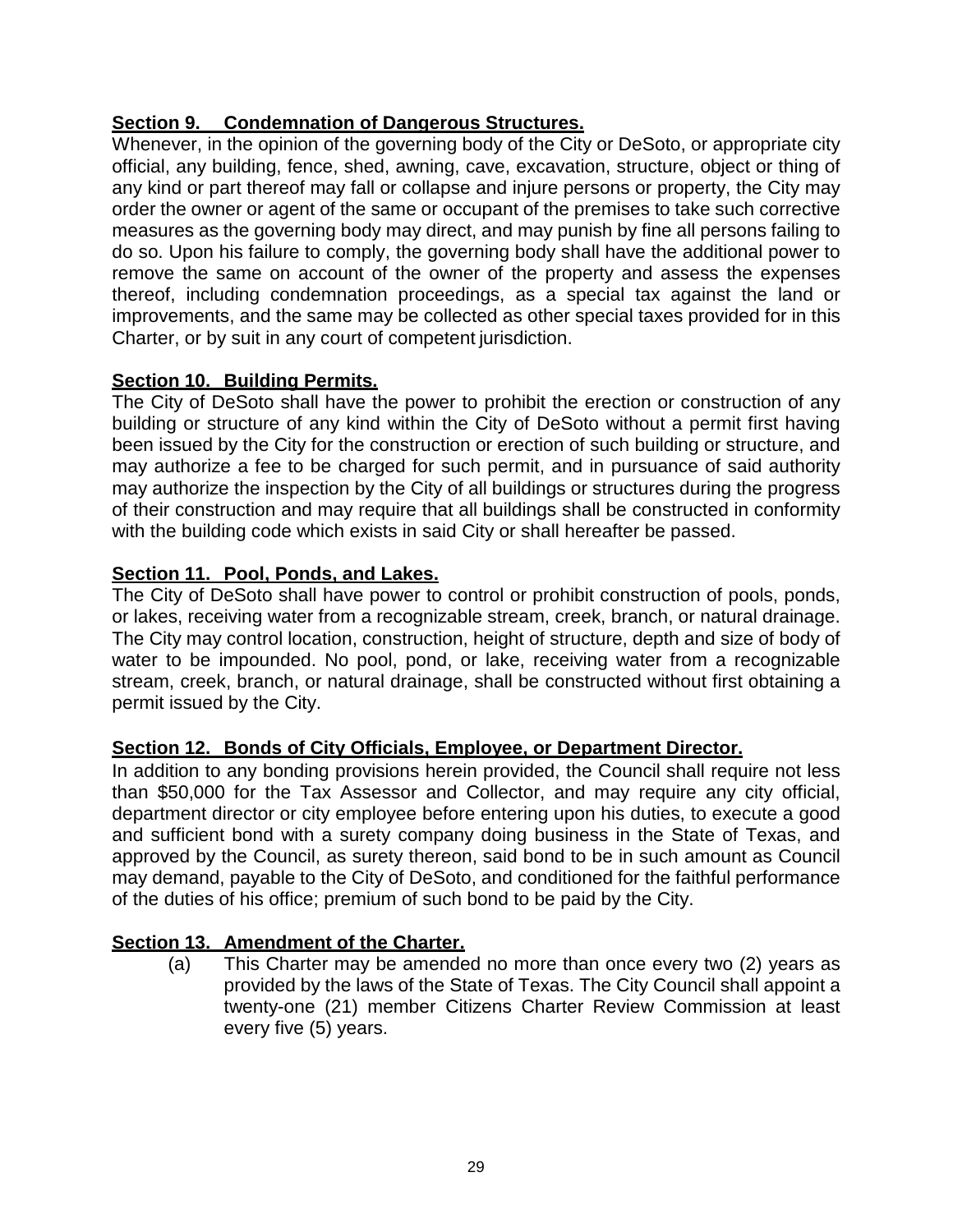Every Charter Amendment Proposition shall include as part of the ballot language a complete cost summary and authority for the City to increase revenue accordingly if the proposition requires the expenditure of funds.

No Charter Amendment Proposition or implementation of such proposition by the City of DeSoto shall exceed one-half (½) of the state mandated limit for the rollback of a property tax increase as calculated for the current municipal budget year if the amendment requires the expenditure of funds.

### <span id="page-35-0"></span>**Section 14. Severability Clause.**

If any Section or part of a Section of this Charter is held to be invalid or unconstitutional by a court of competent jurisdiction, such invalidity shall not invalidate or impair the validity, force, or effect of any other Section or part of a Section of this Charter.

### <span id="page-35-1"></span>**Section 15. Construction of the Charter.**

In the wording of the Charter, the use of the singular number shall include the plural, and the plural shall include the singular. Words used in the masculine gender shall include the feminine also unless by reasonable construction, it appears that such was not the intention of this Charter.

### <span id="page-35-2"></span>**Section 16. Construction of Power.**

This Charter shall not be construed as a mere grant of enumerated powers, but shall be construed as a general grant of power and as a limitation of power on the government of the City of DeSoto in the same manner as the Constitution of Texas is construed as a limitation on the power of the Legislature. Except where expressly prohibited by this Charter, each and every power under Article XI, Section 5, of the Constitution of Texas, which it would be competent for the people of the City of DeSoto to grant expressly to the City, shall be construed to be granted to the City by the Charter.

# <span id="page-35-3"></span>**Section 17. Effective Date of Charter.**

This Charter, if adopted, shall become effective from and after the votes cast at the election at which it is submitted to the voters shall have been counted and the result of said election declared and an order or ordinance shall have been entered upon the records of the City Council declaring it adopted.

#### <span id="page-35-4"></span>**Section 18. Rearrangement and Renumbering.**

The Council shall have the power, by ordinance, to renumber and rearrange all Articles, Sections, and paragraphs of the Charter or any amendments thereto, as it shall deem appropriate, and upon the passage of any such ordinance, a copy thereof certified by the City Secretary, shall be forwarded to the Secretary of State for filing.

#### <span id="page-35-5"></span>**Section 19. Damages.**

No member of the City Council shall be liable for damages arising from actions taken while in the performance of his official duties.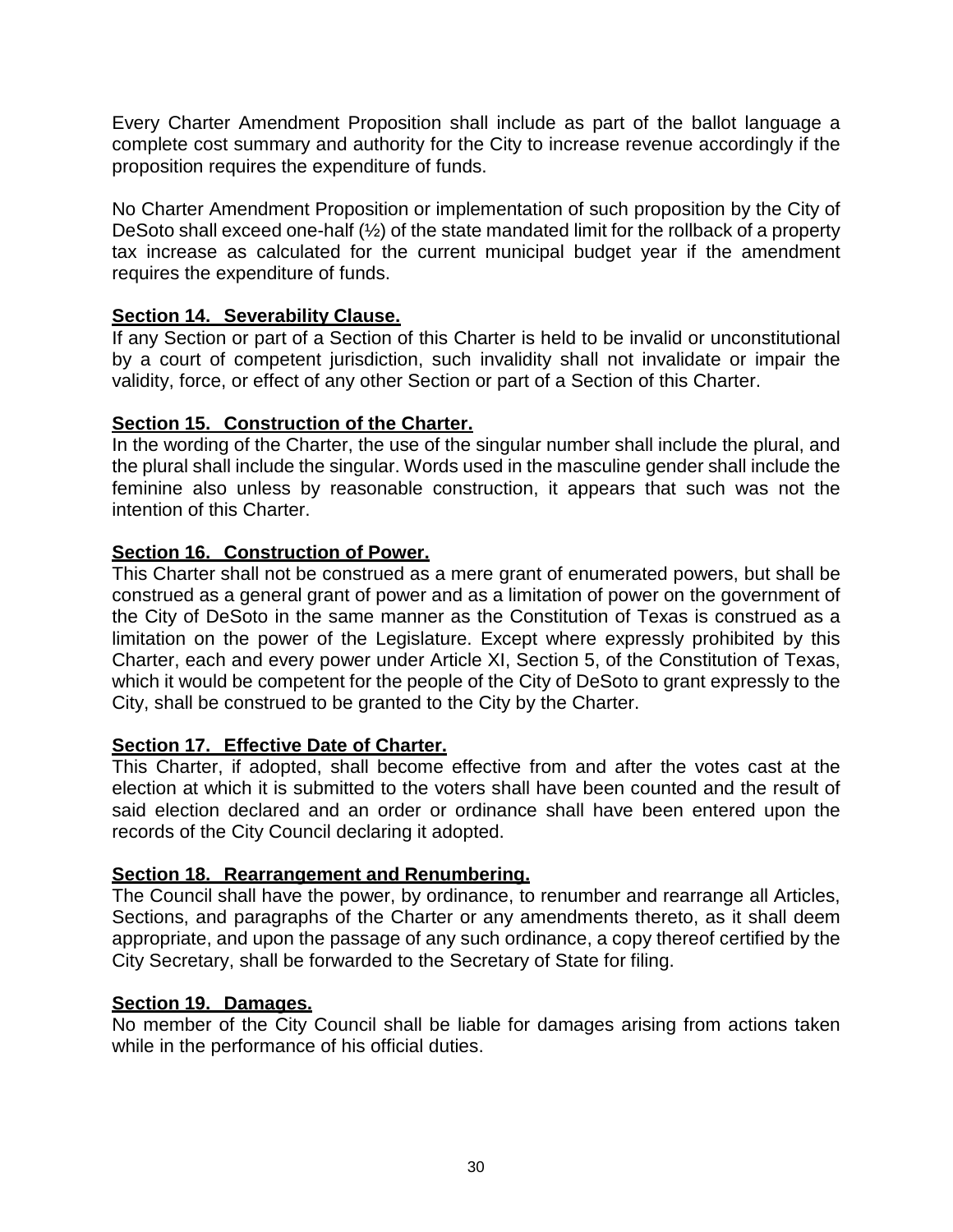### <span id="page-36-0"></span>**Section 20. Requirements for City Board and Commission Members.**

All appointees to boards and commissions of the City of DeSoto shall be residents of the City of DeSoto prior to their appointment and during their tenure.